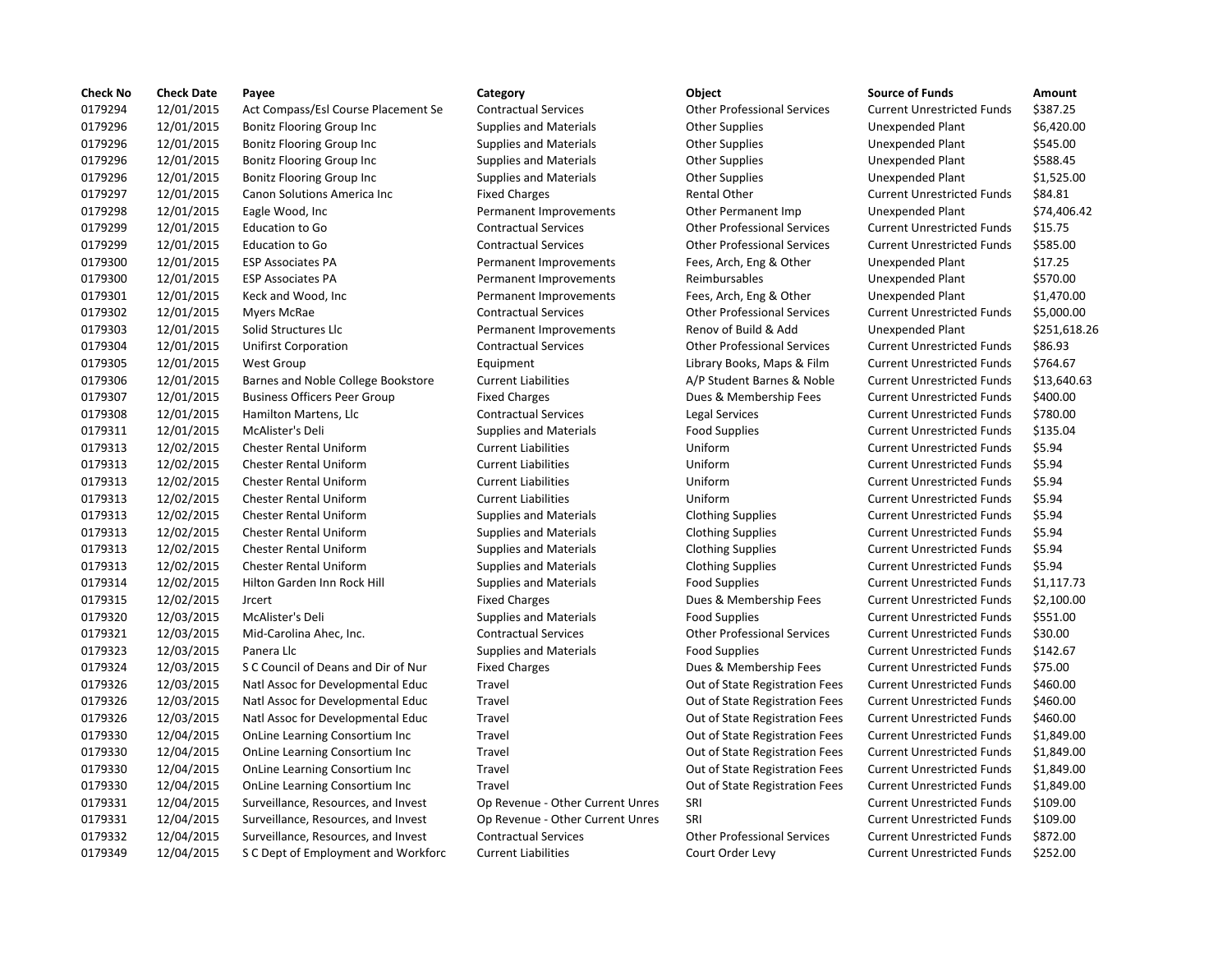| <b>Check No</b> | <b>Check Date</b> | Payee                               | Category                      | Object                             | <b>Source of Funds</b>            | Amount    |
|-----------------|-------------------|-------------------------------------|-------------------------------|------------------------------------|-----------------------------------|-----------|
| 0179350         | 12/04/2015        | S C Dept of Revenue                 | <b>Current Liabilities</b>    | Court Order Levy                   | <b>Current Unrestricted Funds</b> | \$1,424.9 |
| 0179361         | 12/07/2015        | Sams Club Direct                    | <b>Supplies and Materials</b> | <b>Food Supplies</b>               | <b>Current Unrestricted Funds</b> | \$116.01  |
| 0179361         | 12/07/2015        | Sams Club Direct                    | <b>Supplies and Materials</b> | <b>Food Supplies</b>               | <b>Current Unrestricted Funds</b> | \$39.68   |
| 0179361         | 12/07/2015        | Sams Club Direct                    | <b>Supplies and Materials</b> | <b>Food Supplies</b>               | <b>Current Unrestricted Funds</b> | \$104.40  |
| 0179361         | 12/07/2015        | Sams Club Direct                    | <b>Supplies and Materials</b> | <b>Food Supplies</b>               | <b>Current Unrestricted Funds</b> | \$75.26   |
| 0179361         | 12/07/2015        | Sams Club Direct                    | <b>Supplies and Materials</b> | <b>Food Supplies</b>               | <b>Current Unrestricted Funds</b> | \$123.94  |
| 0179361         | 12/07/2015        | Sams Club Direct                    | <b>Supplies and Materials</b> | <b>Food Supplies</b>               | <b>Current Unrestricted Funds</b> | \$58.31   |
| 0179361         | 12/07/2015        | Sams Club Direct                    | <b>Supplies and Materials</b> | <b>Food Supplies</b>               | <b>Current Unrestricted Funds</b> | \$29.64   |
| 0179361         | 12/07/2015        | Sams Club Direct                    | <b>Supplies and Materials</b> | <b>Food Supplies</b>               | <b>Current Unrestricted Funds</b> | \$129.59  |
| 0179362         | 12/07/2015        | Sysco Food Services of Charlotte Ll | <b>Supplies and Materials</b> | <b>Food Supplies</b>               | <b>Current Unrestricted Funds</b> | \$599.46  |
| 0179362         | 12/07/2015        | Sysco Food Services of Charlotte Ll | <b>Supplies and Materials</b> | <b>Food Supplies</b>               | <b>Current Unrestricted Funds</b> | \$457.72  |
| 0179362         | 12/07/2015        | Sysco Food Services of Charlotte Ll | <b>Supplies and Materials</b> | <b>Food Supplies</b>               | <b>Current Unrestricted Funds</b> | \$697.20  |
| 0179362         | 12/07/2015        | Sysco Food Services of Charlotte Ll | <b>Supplies and Materials</b> | <b>Food Supplies</b>               | <b>Current Unrestricted Funds</b> | \$645.52  |
| 0179362         | 12/07/2015        | Sysco Food Services of Charlotte Ll | <b>Supplies and Materials</b> | <b>Food Supplies</b>               | <b>Current Unrestricted Funds</b> | \$38.86   |
| 0179364         | 12/08/2015        | Cherry Tree, LLC                    | <b>Fixed Charges</b>          | <b>Rent Non State</b>              | <b>Current Unrestricted Funds</b> | \$8,532.5 |
| 0179365         | 12/08/2015        | Chester Metropolitan District       | <b>Contractual Services</b>   | <b>Utilities</b>                   | <b>Current Unrestricted Funds</b> | \$85.93   |
| 0179366         | 12/08/2015        | Department of Administration        | <b>Supplies and Materials</b> | Postage                            | <b>Current Unrestricted Funds</b> | \$33.75   |
| 0179367         | 12/08/2015        | Office of Insurance Services        | <b>Current Liabilities</b>    | State Insurance Employee           | <b>Current Unrestricted Funds</b> | \$173,47  |
| 0179367         | 12/08/2015        | Office of Insurance Services        | <b>Current Liabilities</b>    | State Opt Life                     | <b>Current Unrestricted Funds</b> | \$4,910.8 |
| 0179367         | 12/08/2015        | Office of Insurance Services        | <b>Current Liabilities</b>    | Dep Life Insurance                 | <b>Current Unrestricted Funds</b> | \$92.40   |
| 0179367         | 12/08/2015        | Office of Insurance Services        | <b>Current Liabilities</b>    | Supp Long Term Disability          | <b>Current Unrestricted Funds</b> | \$1,800.8 |
| 0179367         | 12/08/2015        | Office of Insurance Services        | <b>Current Liabilities</b>    | Dental Plus Employee               | <b>Current Unrestricted Funds</b> | \$4,407.2 |
| 0179367         | 12/08/2015        | Office of Insurance Services        | <b>Current Liabilities</b>    | <b>State Vison Plan</b>            | <b>Current Unrestricted Funds</b> | \$1,864.2 |
| 0179367         | 12/08/2015        | Office of Insurance Services        | <b>Current Liabilities</b>    | <b>State Dental Employee</b>       | <b>Current Unrestricted Funds</b> | \$4,758.5 |
| 0179367         | 12/08/2015        | <b>Office of Insurance Services</b> | <b>Current Liabilities</b>    | <b>Tobacco Surcharge</b>           | <b>Current Unrestricted Funds</b> | \$920.00  |
| 0179368         | 12/08/2015        | S C Assoc of Student Fin Aid Admin  | Travel                        | In State Registration Fee          | <b>Current Unrestricted Funds</b> | \$10.00   |
| 0179369         | 12/08/2015        | York Technical College Foundation   | <b>Fixed Charges</b>          | <b>Rent Non State</b>              | <b>Current Unrestricted Funds</b> | \$1,607.5 |
| 0179369         | 12/08/2015        | York Technical College Foundation   | <b>Fixed Charges</b>          | <b>Rent Non State</b>              | <b>Current Unrestricted Funds</b> | \$3,082.3 |
| 0179369         | 12/08/2015        | York Technical College Foundation   | <b>Fixed Charges</b>          | <b>Rent Non State</b>              | <b>Current Unrestricted Funds</b> | \$1,666.6 |
| 0179370         | 12/09/2015        | Ambassador Book Service, Inc.       | Equipment                     | Library Books, Maps & Film         | <b>Current Unrestricted Funds</b> | \$80.99   |
| 0179371         | 12/09/2015        | Ameripride Services Inc             | <b>Supplies and Materials</b> | <b>Major Supplies</b>              | <b>Current Unrestricted Funds</b> | \$96.79   |
| 0179371         | 12/09/2015        | Ameripride Services Inc             | <b>Supplies and Materials</b> | <b>Major Supplies</b>              | <b>Current Unrestricted Funds</b> | \$166.77  |
| 0179372         | 12/09/2015        | Anderson Stamp and Engraving        | <b>Supplies and Materials</b> | <b>Other Supplies</b>              | <b>Current Unrestricted Funds</b> | \$28.63   |
| 0179373         | 12/09/2015        | <b>Associated Microscope</b>        | <b>Contractual Services</b>   | General Repair                     | <b>Current Unrestricted Funds</b> | \$882.00  |
| 0179374         | 12/09/2015        | Atlanta Dental Supply               | <b>Contractual Services</b>   | General Repair                     | <b>Current Unrestricted Funds</b> | \$669.12  |
| 0179374         | 12/09/2015        | Atlanta Dental Supply               | <b>Contractual Services</b>   | General Repair                     | <b>Current Unrestricted Funds</b> | \$1,141.2 |
| 0179374         | 12/09/2015        | <b>Atlanta Dental Supply</b>        | <b>Contractual Services</b>   | General Repair                     | <b>Current Unrestricted Funds</b> | \$570.47  |
| 0179375         | 12/09/2015        | Boans Locksmith Shop                | <b>Contractual Services</b>   | <b>Other Professional Services</b> | <b>Current Unrestricted Funds</b> | \$205.00  |
| 0179376         | 12/09/2015        | <b>Boiler Masters Inc</b>           | <b>Contractual Services</b>   | <b>Other Professional Services</b> | <b>Current Unrestricted Funds</b> | \$2,675.0 |
| 0179377         | 12/09/2015        | C C Dickson                         | <b>Contractual Services</b>   | <b>General Repair</b>              | <b>Current Unrestricted Funds</b> | \$381.04  |
| 0179377         | 12/09/2015        | C C Dickson                         | <b>Contractual Services</b>   | <b>General Repair</b>              | <b>Current Unrestricted Funds</b> | \$198.28  |
| 0179378         | 12/09/2015        | Caretaker Management Service Inc    | <b>Contractual Services</b>   | <b>Other Contractual Services</b>  | <b>Current Unrestricted Funds</b> | \$3,030.0 |
| 0179379         | 12/09/2015        | Charlotte Paint Company Inc         | <b>Contractual Services</b>   | <b>Other Professional Services</b> | <b>Current Unrestricted Funds</b> | \$3,723.0 |
| 0179380         | 12/09/2015        | Chef's Catering                     | <b>Supplies and Materials</b> | <b>Food Supplies</b>               | <b>Current Unrestricted Funds</b> | \$401.01  |
| 0179381         | 12/09/2015        | Dade Paper and Bag Co               | <b>Supplies and Materials</b> | Janitorial Supplies                | <b>Current Unrestricted Funds</b> | \$80.25   |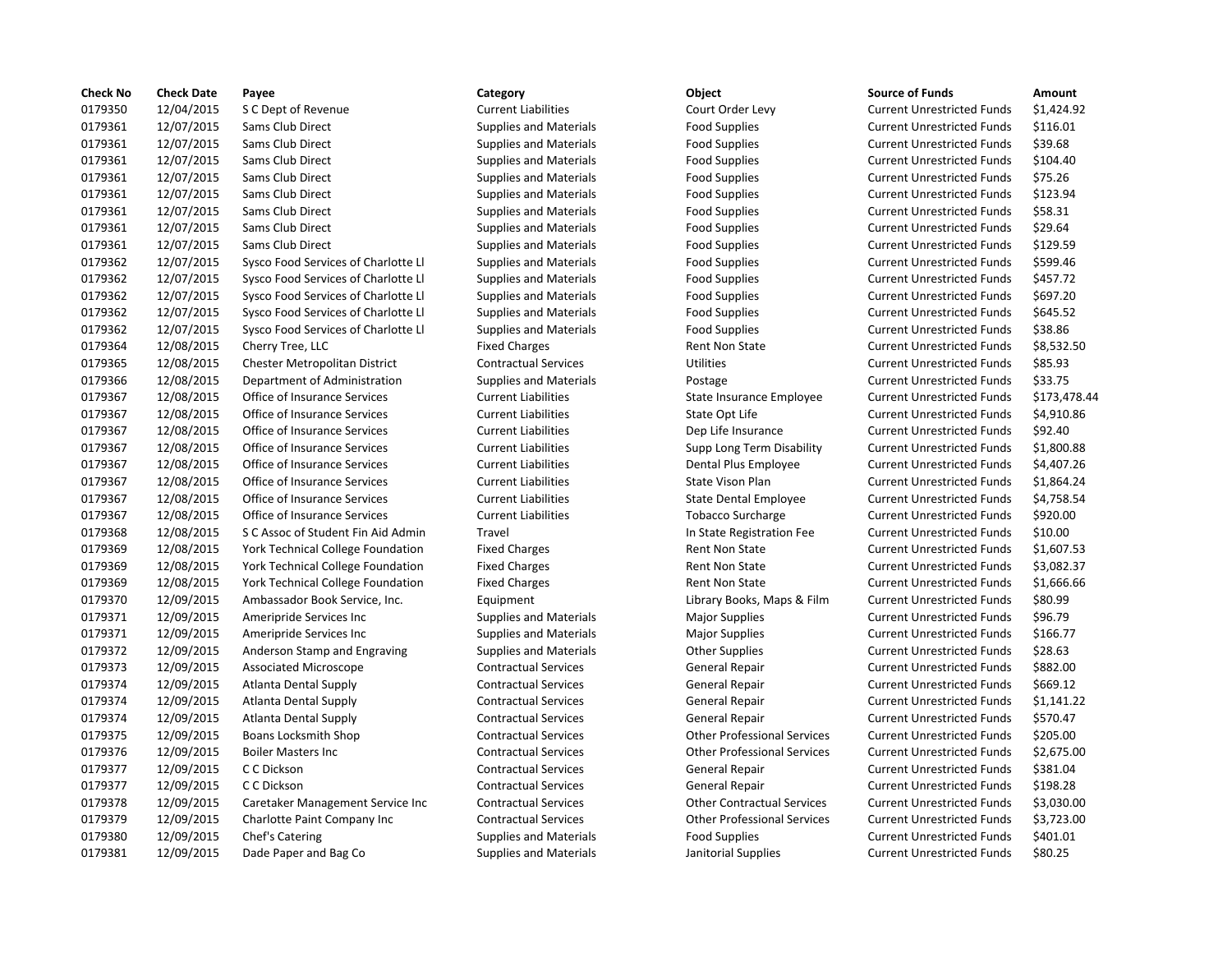| <b>Check No</b> | <b>Check Date</b> | Payee                              | Category                      | Object                             | <b>Source of Funds</b>            | Amount    |
|-----------------|-------------------|------------------------------------|-------------------------------|------------------------------------|-----------------------------------|-----------|
| 0179381         | 12/09/2015        | Dade Paper and Bag Co              | <b>Supplies and Materials</b> | Janitorial Supplies                | <b>Current Unrestricted Funds</b> | \$1,354.7 |
| 0179382         | 12/09/2015        | Data Network Solutions Inc         | Equipment                     | Non Capitalized Equipment          | <b>Unexpended Plant</b>           | \$2,780.0 |
| 0179382         | 12/09/2015        | Data Network Solutions Inc         | Equipment                     | Non Capitalized Equipment          | Unexpended Plant                  | \$3,600.0 |
| 0179383         | 12/09/2015        | Dawa Inc                           | Permanent Improvements        | Other Permanent Imp                | Unexpended Plant                  | \$23,886  |
| 0179384         | 12/09/2015        | <b>Ebsco Subscription Services</b> | Equipment                     | Library Books, Maps & Film         | <b>Current Unrestricted Funds</b> | \$21,300  |
| 0179385         | 12/09/2015        | Fastenal                           | <b>Contractual Services</b>   | <b>Other Contractual Services</b>  | <b>Current Unrestricted Funds</b> | \$222.93  |
| 0179386         | 12/09/2015        | <b>Forklifts Unlimited</b>         | <b>Contractual Services</b>   | <b>Other Professional Services</b> | <b>Current Unrestricted Funds</b> | \$521.24  |
| 0179387         | 12/09/2015        | Fort Mill B B Q Comp.              | <b>Supplies and Materials</b> | <b>Food Supplies</b>               | <b>Current Unrestricted Funds</b> | \$287.20  |
| 0179387         | 12/09/2015        | Fort Mill B B Q Comp.              | <b>Supplies and Materials</b> | <b>Food Supplies</b>               | <b>Current Unrestricted Funds</b> | \$169.40  |
| 0179388         | 12/09/2015        | <b>Gala Affairs Party Rentals</b>  | <b>Contractual Services</b>   | <b>Other Contractual Services</b>  | <b>Current Unrestricted Funds</b> | \$392.16  |
| 0179389         | 12/09/2015        | Gateway Supply Company             | <b>Contractual Services</b>   | <b>General Repair</b>              | <b>Current Unrestricted Funds</b> | \$90.98   |
| 0179390         | 12/09/2015        | <b>Gatlin Education Service</b>    | <b>Contractual Services</b>   | <b>Other Professional Services</b> | <b>Current Unrestricted Funds</b> | \$2,095.0 |
| 0179391         | 12/09/2015        | Graybar Electric Co                | <b>Contractual Services</b>   | <b>General Repair</b>              | <b>Current Unrestricted Funds</b> | \$112.06  |
| 0179392         | 12/09/2015        | Sylvia Hawkins                     | <b>Contractual Services</b>   | <b>Other Contractual Services</b>  | <b>Current Unrestricted Funds</b> | \$300.00  |
| 0179393         | 12/09/2015        | <b>Herald Publishing</b>           | <b>Contractual Services</b>   | Advertising                        | <b>Current Unrestricted Funds</b> | \$28.08   |
| 0179394         | 12/09/2015        | Honey Baked Ham Company            | <b>Supplies and Materials</b> | <b>Food Supplies</b>               | <b>Current Unrestricted Funds</b> | \$321.30  |
| 0179394         | 12/09/2015        | Honey Baked Ham Company            | <b>Supplies and Materials</b> | <b>Food Supplies</b>               | <b>Current Unrestricted Funds</b> | \$512.50  |
| 0179394         | 12/09/2015        | Honey Baked Ham Company            | <b>Supplies and Materials</b> | <b>Food Supplies</b>               | <b>Current Unrestricted Funds</b> | \$94.72   |
| 0179395         | 12/09/2015        | <b>Interior Plantscapes Llc</b>    | <b>Contractual Services</b>   | <b>Other Professional Services</b> | <b>Current Unrestricted Funds</b> | \$305.00  |
| 0179395         | 12/09/2015        | Interior Plantscapes Llc           | <b>Contractual Services</b>   | <b>Other Professional Services</b> | <b>Current Unrestricted Funds</b> | \$305.00  |
| 0179396         | 12/09/2015        | Merus Refreshment Services Inc     | <b>Supplies and Materials</b> | <b>Food Supplies</b>               | <b>Current Unrestricted Funds</b> | \$258.14  |
| 0179397         | 12/09/2015        | Mid-Carolina Ahec, Inc.            | <b>Contractual Services</b>   | <b>Other Professional Services</b> | <b>Current Unrestricted Funds</b> | \$24.00   |
| 0179398         | 12/09/2015        | <b>Midlands Pressure Washing</b>   | <b>Contractual Services</b>   | <b>Other Professional Services</b> | <b>Current Unrestricted Funds</b> | \$600.00  |
| 0179399         | 12/09/2015        | Jeffrey A. Monroe                  | <b>Contractual Services</b>   | <b>Other Professional Services</b> | <b>Current Unrestricted Funds</b> | \$400.00  |
| 0179400         | 12/09/2015        | Msdsonline                         | <b>Contractual Services</b>   | <b>Other Professional Services</b> | <b>Current Unrestricted Funds</b> | \$2,699.0 |
| 0179401         | 12/09/2015        | Panera Llc                         | <b>Supplies and Materials</b> | <b>Food Supplies</b>               | <b>Current Unrestricted Funds</b> | \$349.77  |
| 0179401         | 12/09/2015        | Panera Llc                         | <b>Supplies and Materials</b> | <b>Food Supplies</b>               | <b>Current Unrestricted Funds</b> | \$29.42   |
| 0179401         | 12/09/2015        | Panera Llc                         | <b>Supplies and Materials</b> | <b>Food Supplies</b>               | <b>Current Unrestricted Funds</b> | \$44.61   |
| 0179402         | 12/09/2015        | Patterson Dental Company           | <b>Supplies and Materials</b> | <b>Education Supplies</b>          | <b>Current Unrestricted Funds</b> | \$1,968.0 |
| 0179403         | 12/09/2015        | Piedmont East Urgent Care          | <b>Contractual Services</b>   | <b>Other Professional Services</b> | <b>Current Unrestricted Funds</b> | \$19.00   |
| 0179404         | 12/09/2015        | Professional Printers Inc          | <b>Contractual Services</b>   | Printing                           | <b>Current Unrestricted Funds</b> | \$2,047.0 |
| 0179404         | 12/09/2015        | Professional Printers Inc          | <b>Contractual Services</b>   | Printing                           | <b>Current Unrestricted Funds</b> | \$2,047.0 |
| 0179405         | 12/09/2015        | Rittenhouse Book Distributors      | Equipment                     | Library Books, Maps & Film         | <b>Current Unrestricted Funds</b> | \$400.00  |
| 0179407         | 12/09/2015        | <b>Rock Hill School District 3</b> | <b>Supplies and Materials</b> | <b>Food Supplies</b>               | <b>Current Unrestricted Funds</b> | \$1,365.0 |
| 0179407         | 12/09/2015        | Rock Hill School District 3        | <b>Supplies and Materials</b> | <b>Food Supplies</b>               | <b>Current Unrestricted Funds</b> | \$1,365.0 |
| 0179407         | 12/09/2015        | Rock Hill School District 3        | <b>Supplies and Materials</b> | <b>Food Supplies</b>               | <b>Current Unrestricted Funds</b> | \$1,365.0 |
| 0179407         | 12/09/2015        | Rock Hill School District 3        | <b>Supplies and Materials</b> | <b>Food Supplies</b>               | <b>Current Unrestricted Funds</b> | \$1,365.0 |
| 0179408         | 12/09/2015        | <b>SC BIZ</b>                      | <b>Contractual Services</b>   | Advertising                        | <b>Current Unrestricted Funds</b> | \$1,975.0 |
| 0179409         | 12/09/2015        | Shred With Us                      | <b>Contractual Services</b>   | <b>Other Professional Services</b> | <b>Current Unrestricted Funds</b> | \$175.00  |
| 0179410         | 12/09/2015        | Sign Techniques                    | <b>Contractual Services</b>   | <b>Other Professional Services</b> | <b>Current Unrestricted Funds</b> | \$3,800.0 |
| 0179410         | 12/09/2015        | Sign Techniques                    | <b>Contractual Services</b>   | <b>Other Professional Services</b> | <b>Current Unrestricted Funds</b> | \$663.88  |
| 0179411         | 12/09/2015        | Simplex Grinnell Lp                | <b>Contractual Services</b>   | <b>Other Professional Services</b> | <b>Current Unrestricted Funds</b> | \$93.75   |
| 0179411         | 12/09/2015        | Simplex Grinnell Lp                | <b>Contractual Services</b>   | <b>Other Professional Services</b> | <b>Current Unrestricted Funds</b> | \$187.50  |
| 0179411         | 12/09/2015        | Simplex Grinnell Lp                | <b>Contractual Services</b>   | <b>Other Professional Services</b> | <b>Current Unrestricted Funds</b> | \$93.75   |
| 0179412         | 12/09/2015        | <b>Snipes</b>                      | <b>Supplies and Materials</b> | Janitorial Supplies                | <b>Current Unrestricted Funds</b> | \$66.43   |
|                 |                   |                                    |                               |                                    |                                   |           |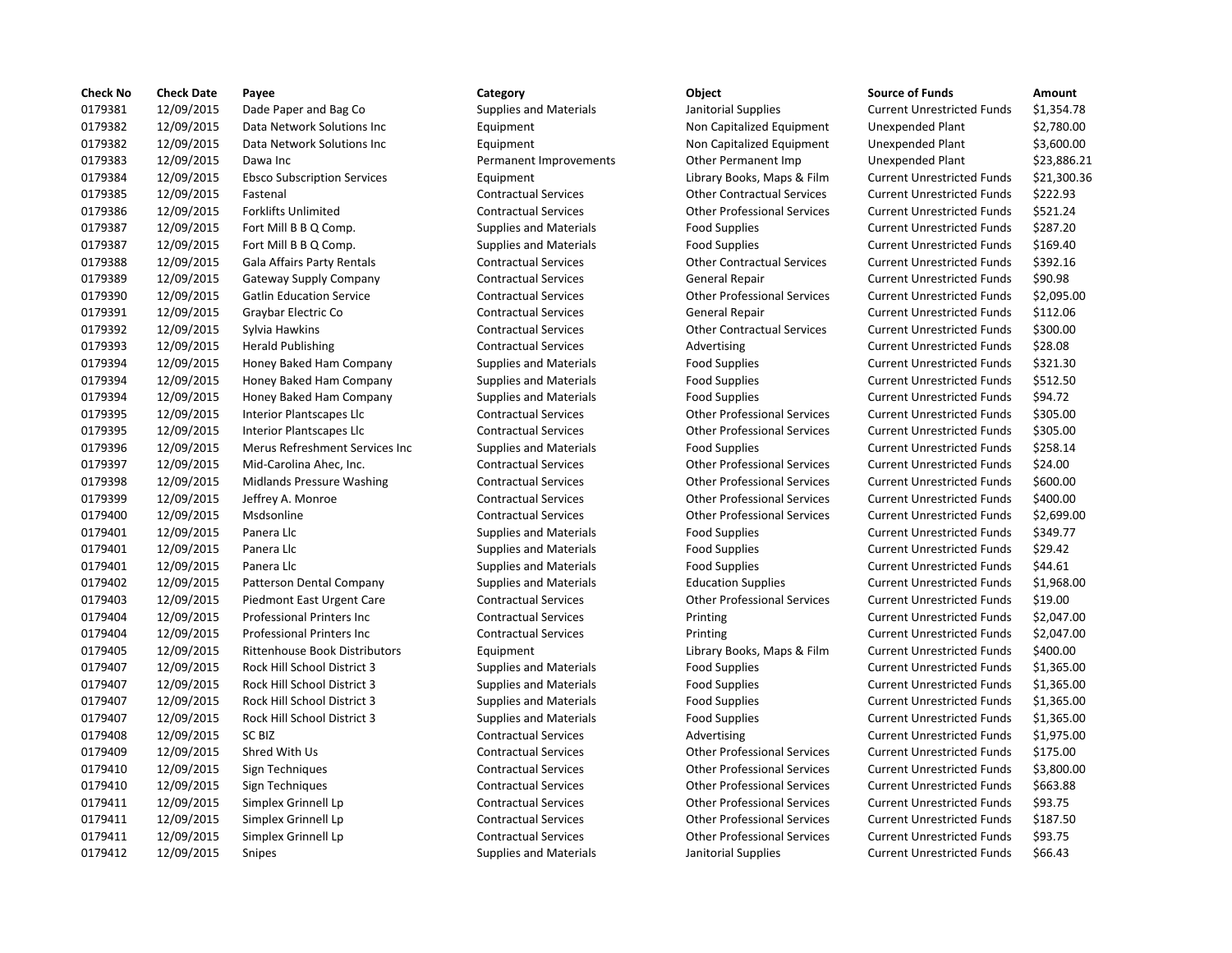| <b>Check No</b> | <b>Check Date</b> | Payee                               | Category                      | Object                             | <b>Source of Funds</b>            | Amount    |
|-----------------|-------------------|-------------------------------------|-------------------------------|------------------------------------|-----------------------------------|-----------|
| 0179413         | 12/09/2015        | Spartanburg Community College       | <b>Contractual Services</b>   | Data Processing Serv               | <b>Current Unrestricted Funds</b> | \$2,190.0 |
| 0179413         | 12/09/2015        | Spartanburg Community College       | <b>Contractual Services</b>   | Data Processing Serv               | <b>Current Unrestricted Funds</b> | \$530.00  |
| 0179414         | 12/09/2015        | Staffmark                           | <b>Contractual Services</b>   | <b>Other Contractual Services</b>  | <b>Current Unrestricted Funds</b> | \$293.20  |
| 0179414         | 12/09/2015        | Staffmark                           | <b>Contractual Services</b>   | <b>Other Contractual Services</b>  | <b>Current Unrestricted Funds</b> | \$293.20  |
| 0179414         | 12/09/2015        | Staffmark                           | <b>Contractual Services</b>   | <b>Other Contractual Services</b>  | <b>Current Unrestricted Funds</b> | \$293.20  |
| 0179414         | 12/09/2015        | Staffmark                           | <b>Contractual Services</b>   | <b>Other Professional Services</b> | <b>Current Unrestricted Funds</b> | \$293.20  |
| 0179414         | 12/09/2015        | Staffmark                           | <b>Contractual Services</b>   | <b>Other Professional Services</b> | <b>Current Unrestricted Funds</b> | \$293.20  |
| 0179414         | 12/09/2015        | Staffmark                           | <b>Contractual Services</b>   | <b>Other Contractual Services</b>  | <b>Current Unrestricted Funds</b> | \$509.36  |
| 0179414         | 12/09/2015        | Staffmark                           | <b>Contractual Services</b>   | <b>Other Contractual Services</b>  | <b>Current Unrestricted Funds</b> | \$509.36  |
| 0179414         | 12/09/2015        | Staffmark                           | <b>Contractual Services</b>   | <b>Other Contractual Services</b>  | <b>Current Unrestricted Funds</b> | \$509.36  |
| 0179415         | 12/09/2015        | Twenty-Three, Inc                   | <b>Contractual Services</b>   | <b>Other Professional Services</b> | <b>Current Unrestricted Funds</b> | \$2,396.2 |
| 0179416         | 12/09/2015        | Unified Av Systems                  | <b>Supplies and Materials</b> | <b>Education Supplies</b>          | <b>Current Unrestricted Funds</b> | \$6,291.0 |
| 0179416         | 12/09/2015        | <b>Unified Av Systems</b>           | <b>Supplies and Materials</b> | <b>Education Supplies</b>          | <b>Current Unrestricted Funds</b> | \$1,246.1 |
| 0179417         | 12/09/2015        | <b>Unifirst Corporation</b>         | <b>Contractual Services</b>   | <b>Other Professional Services</b> | <b>Current Unrestricted Funds</b> | \$90.31   |
| 0179418         | 12/09/2015        | United Air Filter Company           | <b>Contractual Services</b>   | <b>General Repair</b>              | <b>Current Unrestricted Funds</b> | \$1,546.5 |
| 0179419         | 12/09/2015        | W Square Advertising                | <b>Supplies and Materials</b> | Promotional                        | <b>Current Unrestricted Funds</b> | \$789.50  |
| 0179419         | 12/09/2015        | W Square Advertising                | <b>Supplies and Materials</b> | Promotional                        | <b>Current Unrestricted Funds</b> | \$55.00   |
| 0179419         | 12/09/2015        | W Square Advertising                | <b>Supplies and Materials</b> | Promotional                        | <b>Current Unrestricted Funds</b> | \$21.00   |
| 0179419         | 12/09/2015        | W Square Advertising                | <b>Supplies and Materials</b> | Promotional                        | <b>Current Unrestricted Funds</b> | \$1,044.0 |
| 0179419         | 12/09/2015        | W Square Advertising                | <b>Supplies and Materials</b> | Promotional                        | <b>Current Unrestricted Funds</b> | \$55.00   |
| 0179419         | 12/09/2015        | W Square Advertising                | <b>Supplies and Materials</b> | Promotional                        | <b>Current Unrestricted Funds</b> | \$102.00  |
| 0179420         | 12/09/2015        | White Office Furniture              | <b>Contractual Services</b>   | <b>Other Professional Services</b> | Unexpended Plant                  | \$450.00  |
| 0179421         | 12/14/2015        | Eloquent Creations Catering & Desig | <b>Current Assets</b>         | <b>Prepaid Expenses</b>            | <b>Current Unrestricted Funds</b> | \$1,762.0 |
| 0179422         | 12/15/2015        | American Pen and Panel              | <b>Supplies and Materials</b> | <b>Other Supplies</b>              | <b>Unexpended Plant</b>           | \$46,700  |
| 0179422         | 12/15/2015        | American Pen and Panel              | <b>Supplies and Materials</b> | <b>Other Supplies</b>              | <b>Unexpended Plant</b>           | \$2,875.0 |
| 0179422         | 12/15/2015        | American Pen and Panel              | <b>Supplies and Materials</b> | <b>Other Supplies</b>              | <b>Unexpended Plant</b>           | \$5,000.0 |
| 0179422         | 12/15/2015        | American Pen and Panel              | <b>Supplies and Materials</b> | <b>Other Supplies</b>              | Unexpended Plant                  | \$1,000.0 |
| 0179433         | 12/15/2015        | Natl Assoc for Developmental Educ   | Travel                        | Out of State Registration Fees     | <b>Current Unrestricted Funds</b> | \$385.00  |
| 0179438         | 12/15/2015        | Schooldude.Com Inc                  | Travel                        | Out of State Registration Fees     | <b>Current Unrestricted Funds</b> | \$695.00  |
| 0179445         | 12/16/2015        | Academic Marketing Services, LLC    | <b>Contractual Services</b>   | Advertising                        | <b>Current Unrestricted Funds</b> | \$13,063  |
| 0179447         | 12/16/2015        | Government Finance Officers Assoc   | <b>Fixed Charges</b>          | Dues & Membership Fees             | <b>Current Unrestricted Funds</b> | \$435.00  |
| 0179453         | 12/17/2015        | Solid Structures Llc                | Permanent Improvements        | Renov of Build & Add               | <b>Unexpended Plant</b>           | \$143,65  |
| 0179454         | 12/17/2015        | <b>Bank of America</b>              | <b>Current Liabilities</b>    | A/P Bank of America                | <b>Current Unrestricted Funds</b> | \$229,06  |
| 0179455         | 12/17/2015        | <b>Business Card</b>                | Supplies and Materials        | <b>Food Supplies</b>               | <b>Current Unrestricted Funds</b> | \$256.15  |
| 0179455         | 12/17/2015        | <b>Business Card</b>                | Travel                        | Out of State Air Trans             | <b>Current Unrestricted Funds</b> | \$50.00   |
| 0179455         | 12/17/2015        | <b>Business Card</b>                | Travel                        | Out of State Air Trans             | <b>Current Unrestricted Funds</b> | \$50.00   |
| 0179455         | 12/17/2015        | <b>Business Card</b>                | Travel                        | Out of State Air Trans             | <b>Current Unrestricted Funds</b> | \$50.00   |
| 0179455         | 12/17/2015        | <b>Business Card</b>                | <b>Supplies and Materials</b> | <b>Food Supplies</b>               | <b>Current Unrestricted Funds</b> | \$916.05  |
| 0179455         | 12/17/2015        | <b>Business Card</b>                | Travel                        | In State Lodging                   | <b>Current Unrestricted Funds</b> | \$453.74  |
| 0179455         | 12/17/2015        | <b>Business Card</b>                | Travel                        | In State Lodging                   | <b>Current Unrestricted Funds</b> | \$362.97  |
| 0179455         | 12/17/2015        | <b>Business Card</b>                | Travel                        | In State Lodging                   | <b>Current Unrestricted Funds</b> | \$391.83  |
| 0179455         | 12/17/2015        | <b>Business Card</b>                | Travel                        | In State Lodging                   | <b>Current Unrestricted Funds</b> | \$362.97  |
| 0179455         | 12/17/2015        | <b>Business Card</b>                | Travel                        | In State Lodging                   | <b>Current Unrestricted Funds</b> | \$241.98  |
| 0179455         | 12/17/2015        | <b>Business Card</b>                | Travel                        | In State Lodging                   | <b>Current Unrestricted Funds</b> | \$362.97  |
| 0179455         | 12/17/2015        | <b>Business Card</b>                | Travel                        | In State Lodging                   | <b>Current Unrestricted Funds</b> | \$401.78  |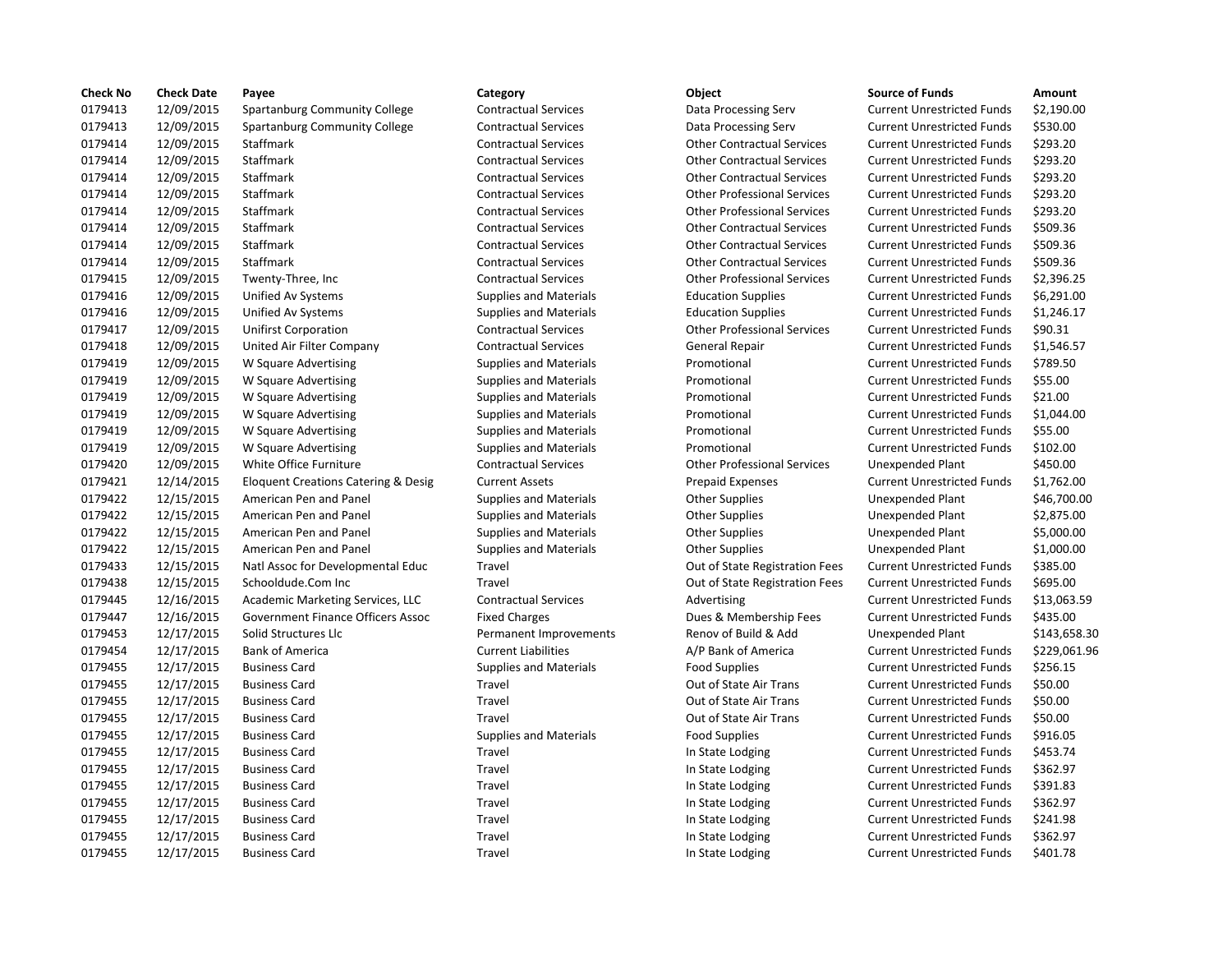| 0179455<br>12/17/2015<br>Travel<br>Out of State Lodging<br>\$312.76<br><b>Business Card</b><br><b>Current Unrestricted Funds</b><br>0179455<br>12/17/2015<br>Travel<br>\$965.60<br><b>Business Card</b><br>Out of State Lodging<br><b>Current Unrestricted Funds</b><br>0179455<br>12/17/2015<br><b>Business Card</b><br>Travel<br>Out of State Lodging<br><b>Current Unrestricted Funds</b><br>\$650.63<br>12/17/2015<br>\$685.98<br>0179455<br><b>Business Card</b><br>Travel<br>Out of State Lodging<br><b>Current Unrestricted Funds</b><br>0179455<br>12/17/2015<br>\$254.19<br><b>Business Card</b><br>Travel<br>Out of State Lodging<br><b>Current Unrestricted Funds</b><br>0179455<br>12/17/2015<br>Travel<br>Out of State Lodging<br>\$1,206.98<br><b>Business Card</b><br><b>Current Unrestricted Funds</b><br>0179455<br>12/17/2015<br>\$417.18<br><b>Business Card</b><br>Travel<br>Out of State Lodging<br><b>Current Unrestricted Funds</b><br>0179455<br>12/17/2015<br>Out of State Other Trans<br>\$31.95<br><b>Business Card</b><br>Travel<br><b>Current Unrestricted Funds</b><br>0179455<br>12/17/2015<br>Out of State Other Trans<br>\$40.95<br><b>Business Card</b><br>Travel<br><b>Current Unrestricted Funds</b><br>0179455<br>12/17/2015<br>Out of State Other Trans<br>\$46.00<br><b>Business Card</b><br>Travel<br><b>Current Unrestricted Funds</b><br>0179455<br>\$15.20<br>12/17/2015<br><b>Business Card</b><br>Travel<br>Out of State Other Trans<br><b>Current Unrestricted Funds</b><br>\$29.10<br>0179455<br>12/17/2015<br><b>Business Card</b><br>Travel<br>Out of State Other Trans<br><b>Current Unrestricted Funds</b><br>0179455<br>12/17/2015<br>Travel<br>Out of State Other Trans<br><b>Current Unrestricted Funds</b><br>\$125.00<br><b>Business Card</b><br>0179455<br>12/17/2015<br>Travel<br>Out of State Misc Travel<br><b>Current Unrestricted Funds</b><br>\$30.00<br><b>Business Card</b><br><b>CLEP</b><br>0179457<br>12/17/2015<br>\$576.00<br><b>Business Card</b><br>Op Revenue - Other Current Unres<br><b>Current Unrestricted Funds</b><br>0179457<br>12/17/2015<br>Out of State Lodging<br>\$839.84<br><b>Business Card</b><br>Travel<br><b>Current Restricted Funds</b><br>0179457<br>12/17/2015<br>Travel<br>\$1,433.60<br><b>Business Card</b><br>Travel<br><b>Current Restricted Funds</b><br>0179457<br>12/17/2015<br>Travel<br>\$2,130.80<br><b>Business Card</b><br>Travel<br><b>Current Restricted Funds</b><br>\$1,190.40<br>0179457<br>12/17/2015<br><b>Business Card</b><br>Travel<br>Out of State Lodging<br><b>Current Unrestricted Funds</b><br>0179457<br>12/17/2015<br><b>Business Card</b><br>Travel<br>Out of State Lodging<br><b>Current Unrestricted Funds</b><br>\$1,168.16<br>\$30.00<br>0179457<br>12/17/2015<br><b>Business Card</b><br>Travel<br>Travel<br><b>Current Restricted Funds</b><br>0179458<br><b>Utilities</b><br>\$87.91<br>12/17/2015<br>Chester Metropolitan District<br><b>Contractual Services</b><br><b>Current Unrestricted Funds</b><br>0179458<br>12/17/2015<br><b>Contractual Services</b><br><b>Utilities</b><br><b>Current Unrestricted Funds</b><br>\$235.02<br>Chester Metropolitan District<br>0179459<br>12/17/2015<br>\$131.90<br>McAlister's Deli<br><b>Supplies and Materials</b><br>Food Supplies<br><b>Current Unrestricted Funds</b><br>0179460<br>12/17/2015<br>SRI<br>\$218.00<br>Surveillance, Resources, and Invest<br>Op Revenue - Other Current Unres<br><b>Current Unrestricted Funds</b><br>12/17/2015<br>SRI<br>\$163.50<br>0179460<br>Surveillance, Resources, and Invest<br>Op Revenue - Other Current Unres<br><b>Current Unrestricted Funds</b><br>12/17/2015<br>\$599.50<br>0179461<br>Surveillance, Resources, and Invest<br><b>Contractual Services</b><br><b>Other Professional Services</b><br><b>Current Unrestricted Funds</b><br>12/17/2015<br>\$375.90<br>0179462<br>U.S. Postal Service<br><b>Supplies and Materials</b><br><b>Current Unrestricted Funds</b><br>Postage<br>0179463<br>12/18/2015<br>Act Compass/Esl Course Placement Se<br><b>Contractual Services</b><br><b>Other Professional Services</b><br><b>Current Unrestricted Funds</b><br>\$17.50<br>0179464<br>12/18/2015<br><b>Contractual Services</b><br><b>Other Professional Services</b><br>\$1,967.40<br><b>Advanced Door Systems</b><br><b>Current Unrestricted Funds</b><br>0179465<br>12/18/2015<br>\$183.62<br>Ameripride Services Inc<br><b>Supplies and Materials</b><br><b>Major Supplies</b><br><b>Current Unrestricted Funds</b><br>0179465<br>12/18/2015<br>$$-71.51$<br>Ameripride Services Inc<br><b>Supplies and Materials</b><br><b>Major Supplies</b><br><b>Current Unrestricted Funds</b><br>0179466<br>12/18/2015<br>\$38.97<br>Anderson Stamp and Engraving<br><b>Supplies and Materials</b><br><b>Other Supplies</b><br><b>Current Unrestricted Funds</b><br>0179467<br>12/18/2015<br>Jack L. Anthony, JR<br><b>Contractual Services</b><br><b>Other Professional Services</b><br><b>Current Unrestricted Funds</b><br>\$2,500.00<br>\$2,991.43<br>0179467<br>12/18/2015<br><b>Contractual Services</b><br><b>Other Professional Services</b><br><b>Current Unrestricted Funds</b><br>Jack L. Anthony, JR<br>\$88.08<br>0179468<br>12/18/2015<br><b>Supplies and Materials</b><br><b>Photocopy Supplies</b><br><b>Current Unrestricted Funds</b><br>Canon Solutions America Inc<br>\$77.31<br>0179468<br>12/18/2015<br>Canon Solutions America Inc<br><b>Fixed Charges</b><br>Rental Other<br><b>Current Unrestricted Funds</b><br>0179468<br>12/18/2015<br>\$266.10<br>Canon Solutions America Inc<br><b>Supplies and Materials</b><br><b>Photocopy Supplies</b><br><b>Current Unrestricted Funds</b><br>0179469<br>12/18/2015<br><b>Other Professional Services</b><br>\$950.00<br>Caretaker Management Service Inc<br><b>Contractual Services</b><br><b>Current Unrestricted Funds</b><br>12/18/2015<br>\$1,205.00<br>0179469<br>Caretaker Management Service Inc<br><b>Contractual Services</b><br><b>Other Contractual Services</b><br><b>Current Unrestricted Funds</b><br>0179469<br>\$400.00<br>12/18/2015<br>Caretaker Management Service Inc<br><b>Contractual Services</b><br><b>Other Professional Services</b><br><b>Current Unrestricted Funds</b><br>0179470<br>12/18/2015<br>Clean Windows Unlimited<br><b>Contractual Services</b><br><b>Other Contractual Services</b><br><b>Current Unrestricted Funds</b><br>\$2,475.00<br>0179470<br>12/18/2015<br>\$1,900.00<br>Clean Windows Unlimited<br><b>Contractual Services</b><br><b>Other Contractual Services</b><br><b>Current Unrestricted Funds</b> | <b>Check No</b> | <b>Check Date</b> | Payee | Category | Object | <b>Source of Funds</b> | Amount |
|-----------------------------------------------------------------------------------------------------------------------------------------------------------------------------------------------------------------------------------------------------------------------------------------------------------------------------------------------------------------------------------------------------------------------------------------------------------------------------------------------------------------------------------------------------------------------------------------------------------------------------------------------------------------------------------------------------------------------------------------------------------------------------------------------------------------------------------------------------------------------------------------------------------------------------------------------------------------------------------------------------------------------------------------------------------------------------------------------------------------------------------------------------------------------------------------------------------------------------------------------------------------------------------------------------------------------------------------------------------------------------------------------------------------------------------------------------------------------------------------------------------------------------------------------------------------------------------------------------------------------------------------------------------------------------------------------------------------------------------------------------------------------------------------------------------------------------------------------------------------------------------------------------------------------------------------------------------------------------------------------------------------------------------------------------------------------------------------------------------------------------------------------------------------------------------------------------------------------------------------------------------------------------------------------------------------------------------------------------------------------------------------------------------------------------------------------------------------------------------------------------------------------------------------------------------------------------------------------------------------------------------------------------------------------------------------------------------------------------------------------------------------------------------------------------------------------------------------------------------------------------------------------------------------------------------------------------------------------------------------------------------------------------------------------------------------------------------------------------------------------------------------------------------------------------------------------------------------------------------------------------------------------------------------------------------------------------------------------------------------------------------------------------------------------------------------------------------------------------------------------------------------------------------------------------------------------------------------------------------------------------------------------------------------------------------------------------------------------------------------------------------------------------------------------------------------------------------------------------------------------------------------------------------------------------------------------------------------------------------------------------------------------------------------------------------------------------------------------------------------------------------------------------------------------------------------------------------------------------------------------------------------------------------------------------------------------------------------------------------------------------------------------------------------------------------------------------------------------------------------------------------------------------------------------------------------------------------------------------------------------------------------------------------------------------------------------------------------------------------------------------------------------------------------------------------------------------------------------------------------------------------------------------------------------------------------------------------------------------------------------------------------------------------------------------------------------------------------------------------------------------------------------------------------------------------------------------------------------------------------------------------------------------------------------------------------------------------------------------------------------------------------------------------------------------------------------------------------------------------------------------------------------------------------------------------------------------------------------------------------------------------------------------------------------------------------------------------------------------------------------------------------------------------------------------------------------------------------------------------------------------------------------------------------------------------------------------------------------------------------------------------------------------------------------------------------------------------------------------------------------------------------------------------------------------------------------------------------------------------------------------------------------------------------------------------------------------------------------------------------------------------------------------------------------------------------------------------------------------------------------------------------------------------------------------------------------------------------------------------------------------------------------------------|-----------------|-------------------|-------|----------|--------|------------------------|--------|
|                                                                                                                                                                                                                                                                                                                                                                                                                                                                                                                                                                                                                                                                                                                                                                                                                                                                                                                                                                                                                                                                                                                                                                                                                                                                                                                                                                                                                                                                                                                                                                                                                                                                                                                                                                                                                                                                                                                                                                                                                                                                                                                                                                                                                                                                                                                                                                                                                                                                                                                                                                                                                                                                                                                                                                                                                                                                                                                                                                                                                                                                                                                                                                                                                                                                                                                                                                                                                                                                                                                                                                                                                                                                                                                                                                                                                                                                                                                                                                                                                                                                                                                                                                                                                                                                                                                                                                                                                                                                                                                                                                                                                                                                                                                                                                                                                                                                                                                                                                                                                                                                                                                                                                                                                                                                                                                                                                                                                                                                                                                                                                                                                                                                                                                                                                                                                                                                                                                                                                                                                                                                                                                                                                                                                                                                                                                                                                                                                                                                                                                                                                                                                                                           |                 |                   |       |          |        |                        |        |
|                                                                                                                                                                                                                                                                                                                                                                                                                                                                                                                                                                                                                                                                                                                                                                                                                                                                                                                                                                                                                                                                                                                                                                                                                                                                                                                                                                                                                                                                                                                                                                                                                                                                                                                                                                                                                                                                                                                                                                                                                                                                                                                                                                                                                                                                                                                                                                                                                                                                                                                                                                                                                                                                                                                                                                                                                                                                                                                                                                                                                                                                                                                                                                                                                                                                                                                                                                                                                                                                                                                                                                                                                                                                                                                                                                                                                                                                                                                                                                                                                                                                                                                                                                                                                                                                                                                                                                                                                                                                                                                                                                                                                                                                                                                                                                                                                                                                                                                                                                                                                                                                                                                                                                                                                                                                                                                                                                                                                                                                                                                                                                                                                                                                                                                                                                                                                                                                                                                                                                                                                                                                                                                                                                                                                                                                                                                                                                                                                                                                                                                                                                                                                                                           |                 |                   |       |          |        |                        |        |
|                                                                                                                                                                                                                                                                                                                                                                                                                                                                                                                                                                                                                                                                                                                                                                                                                                                                                                                                                                                                                                                                                                                                                                                                                                                                                                                                                                                                                                                                                                                                                                                                                                                                                                                                                                                                                                                                                                                                                                                                                                                                                                                                                                                                                                                                                                                                                                                                                                                                                                                                                                                                                                                                                                                                                                                                                                                                                                                                                                                                                                                                                                                                                                                                                                                                                                                                                                                                                                                                                                                                                                                                                                                                                                                                                                                                                                                                                                                                                                                                                                                                                                                                                                                                                                                                                                                                                                                                                                                                                                                                                                                                                                                                                                                                                                                                                                                                                                                                                                                                                                                                                                                                                                                                                                                                                                                                                                                                                                                                                                                                                                                                                                                                                                                                                                                                                                                                                                                                                                                                                                                                                                                                                                                                                                                                                                                                                                                                                                                                                                                                                                                                                                                           |                 |                   |       |          |        |                        |        |
|                                                                                                                                                                                                                                                                                                                                                                                                                                                                                                                                                                                                                                                                                                                                                                                                                                                                                                                                                                                                                                                                                                                                                                                                                                                                                                                                                                                                                                                                                                                                                                                                                                                                                                                                                                                                                                                                                                                                                                                                                                                                                                                                                                                                                                                                                                                                                                                                                                                                                                                                                                                                                                                                                                                                                                                                                                                                                                                                                                                                                                                                                                                                                                                                                                                                                                                                                                                                                                                                                                                                                                                                                                                                                                                                                                                                                                                                                                                                                                                                                                                                                                                                                                                                                                                                                                                                                                                                                                                                                                                                                                                                                                                                                                                                                                                                                                                                                                                                                                                                                                                                                                                                                                                                                                                                                                                                                                                                                                                                                                                                                                                                                                                                                                                                                                                                                                                                                                                                                                                                                                                                                                                                                                                                                                                                                                                                                                                                                                                                                                                                                                                                                                                           |                 |                   |       |          |        |                        |        |
|                                                                                                                                                                                                                                                                                                                                                                                                                                                                                                                                                                                                                                                                                                                                                                                                                                                                                                                                                                                                                                                                                                                                                                                                                                                                                                                                                                                                                                                                                                                                                                                                                                                                                                                                                                                                                                                                                                                                                                                                                                                                                                                                                                                                                                                                                                                                                                                                                                                                                                                                                                                                                                                                                                                                                                                                                                                                                                                                                                                                                                                                                                                                                                                                                                                                                                                                                                                                                                                                                                                                                                                                                                                                                                                                                                                                                                                                                                                                                                                                                                                                                                                                                                                                                                                                                                                                                                                                                                                                                                                                                                                                                                                                                                                                                                                                                                                                                                                                                                                                                                                                                                                                                                                                                                                                                                                                                                                                                                                                                                                                                                                                                                                                                                                                                                                                                                                                                                                                                                                                                                                                                                                                                                                                                                                                                                                                                                                                                                                                                                                                                                                                                                                           |                 |                   |       |          |        |                        |        |
|                                                                                                                                                                                                                                                                                                                                                                                                                                                                                                                                                                                                                                                                                                                                                                                                                                                                                                                                                                                                                                                                                                                                                                                                                                                                                                                                                                                                                                                                                                                                                                                                                                                                                                                                                                                                                                                                                                                                                                                                                                                                                                                                                                                                                                                                                                                                                                                                                                                                                                                                                                                                                                                                                                                                                                                                                                                                                                                                                                                                                                                                                                                                                                                                                                                                                                                                                                                                                                                                                                                                                                                                                                                                                                                                                                                                                                                                                                                                                                                                                                                                                                                                                                                                                                                                                                                                                                                                                                                                                                                                                                                                                                                                                                                                                                                                                                                                                                                                                                                                                                                                                                                                                                                                                                                                                                                                                                                                                                                                                                                                                                                                                                                                                                                                                                                                                                                                                                                                                                                                                                                                                                                                                                                                                                                                                                                                                                                                                                                                                                                                                                                                                                                           |                 |                   |       |          |        |                        |        |
|                                                                                                                                                                                                                                                                                                                                                                                                                                                                                                                                                                                                                                                                                                                                                                                                                                                                                                                                                                                                                                                                                                                                                                                                                                                                                                                                                                                                                                                                                                                                                                                                                                                                                                                                                                                                                                                                                                                                                                                                                                                                                                                                                                                                                                                                                                                                                                                                                                                                                                                                                                                                                                                                                                                                                                                                                                                                                                                                                                                                                                                                                                                                                                                                                                                                                                                                                                                                                                                                                                                                                                                                                                                                                                                                                                                                                                                                                                                                                                                                                                                                                                                                                                                                                                                                                                                                                                                                                                                                                                                                                                                                                                                                                                                                                                                                                                                                                                                                                                                                                                                                                                                                                                                                                                                                                                                                                                                                                                                                                                                                                                                                                                                                                                                                                                                                                                                                                                                                                                                                                                                                                                                                                                                                                                                                                                                                                                                                                                                                                                                                                                                                                                                           |                 |                   |       |          |        |                        |        |
|                                                                                                                                                                                                                                                                                                                                                                                                                                                                                                                                                                                                                                                                                                                                                                                                                                                                                                                                                                                                                                                                                                                                                                                                                                                                                                                                                                                                                                                                                                                                                                                                                                                                                                                                                                                                                                                                                                                                                                                                                                                                                                                                                                                                                                                                                                                                                                                                                                                                                                                                                                                                                                                                                                                                                                                                                                                                                                                                                                                                                                                                                                                                                                                                                                                                                                                                                                                                                                                                                                                                                                                                                                                                                                                                                                                                                                                                                                                                                                                                                                                                                                                                                                                                                                                                                                                                                                                                                                                                                                                                                                                                                                                                                                                                                                                                                                                                                                                                                                                                                                                                                                                                                                                                                                                                                                                                                                                                                                                                                                                                                                                                                                                                                                                                                                                                                                                                                                                                                                                                                                                                                                                                                                                                                                                                                                                                                                                                                                                                                                                                                                                                                                                           |                 |                   |       |          |        |                        |        |
|                                                                                                                                                                                                                                                                                                                                                                                                                                                                                                                                                                                                                                                                                                                                                                                                                                                                                                                                                                                                                                                                                                                                                                                                                                                                                                                                                                                                                                                                                                                                                                                                                                                                                                                                                                                                                                                                                                                                                                                                                                                                                                                                                                                                                                                                                                                                                                                                                                                                                                                                                                                                                                                                                                                                                                                                                                                                                                                                                                                                                                                                                                                                                                                                                                                                                                                                                                                                                                                                                                                                                                                                                                                                                                                                                                                                                                                                                                                                                                                                                                                                                                                                                                                                                                                                                                                                                                                                                                                                                                                                                                                                                                                                                                                                                                                                                                                                                                                                                                                                                                                                                                                                                                                                                                                                                                                                                                                                                                                                                                                                                                                                                                                                                                                                                                                                                                                                                                                                                                                                                                                                                                                                                                                                                                                                                                                                                                                                                                                                                                                                                                                                                                                           |                 |                   |       |          |        |                        |        |
|                                                                                                                                                                                                                                                                                                                                                                                                                                                                                                                                                                                                                                                                                                                                                                                                                                                                                                                                                                                                                                                                                                                                                                                                                                                                                                                                                                                                                                                                                                                                                                                                                                                                                                                                                                                                                                                                                                                                                                                                                                                                                                                                                                                                                                                                                                                                                                                                                                                                                                                                                                                                                                                                                                                                                                                                                                                                                                                                                                                                                                                                                                                                                                                                                                                                                                                                                                                                                                                                                                                                                                                                                                                                                                                                                                                                                                                                                                                                                                                                                                                                                                                                                                                                                                                                                                                                                                                                                                                                                                                                                                                                                                                                                                                                                                                                                                                                                                                                                                                                                                                                                                                                                                                                                                                                                                                                                                                                                                                                                                                                                                                                                                                                                                                                                                                                                                                                                                                                                                                                                                                                                                                                                                                                                                                                                                                                                                                                                                                                                                                                                                                                                                                           |                 |                   |       |          |        |                        |        |
|                                                                                                                                                                                                                                                                                                                                                                                                                                                                                                                                                                                                                                                                                                                                                                                                                                                                                                                                                                                                                                                                                                                                                                                                                                                                                                                                                                                                                                                                                                                                                                                                                                                                                                                                                                                                                                                                                                                                                                                                                                                                                                                                                                                                                                                                                                                                                                                                                                                                                                                                                                                                                                                                                                                                                                                                                                                                                                                                                                                                                                                                                                                                                                                                                                                                                                                                                                                                                                                                                                                                                                                                                                                                                                                                                                                                                                                                                                                                                                                                                                                                                                                                                                                                                                                                                                                                                                                                                                                                                                                                                                                                                                                                                                                                                                                                                                                                                                                                                                                                                                                                                                                                                                                                                                                                                                                                                                                                                                                                                                                                                                                                                                                                                                                                                                                                                                                                                                                                                                                                                                                                                                                                                                                                                                                                                                                                                                                                                                                                                                                                                                                                                                                           |                 |                   |       |          |        |                        |        |
|                                                                                                                                                                                                                                                                                                                                                                                                                                                                                                                                                                                                                                                                                                                                                                                                                                                                                                                                                                                                                                                                                                                                                                                                                                                                                                                                                                                                                                                                                                                                                                                                                                                                                                                                                                                                                                                                                                                                                                                                                                                                                                                                                                                                                                                                                                                                                                                                                                                                                                                                                                                                                                                                                                                                                                                                                                                                                                                                                                                                                                                                                                                                                                                                                                                                                                                                                                                                                                                                                                                                                                                                                                                                                                                                                                                                                                                                                                                                                                                                                                                                                                                                                                                                                                                                                                                                                                                                                                                                                                                                                                                                                                                                                                                                                                                                                                                                                                                                                                                                                                                                                                                                                                                                                                                                                                                                                                                                                                                                                                                                                                                                                                                                                                                                                                                                                                                                                                                                                                                                                                                                                                                                                                                                                                                                                                                                                                                                                                                                                                                                                                                                                                                           |                 |                   |       |          |        |                        |        |
|                                                                                                                                                                                                                                                                                                                                                                                                                                                                                                                                                                                                                                                                                                                                                                                                                                                                                                                                                                                                                                                                                                                                                                                                                                                                                                                                                                                                                                                                                                                                                                                                                                                                                                                                                                                                                                                                                                                                                                                                                                                                                                                                                                                                                                                                                                                                                                                                                                                                                                                                                                                                                                                                                                                                                                                                                                                                                                                                                                                                                                                                                                                                                                                                                                                                                                                                                                                                                                                                                                                                                                                                                                                                                                                                                                                                                                                                                                                                                                                                                                                                                                                                                                                                                                                                                                                                                                                                                                                                                                                                                                                                                                                                                                                                                                                                                                                                                                                                                                                                                                                                                                                                                                                                                                                                                                                                                                                                                                                                                                                                                                                                                                                                                                                                                                                                                                                                                                                                                                                                                                                                                                                                                                                                                                                                                                                                                                                                                                                                                                                                                                                                                                                           |                 |                   |       |          |        |                        |        |
|                                                                                                                                                                                                                                                                                                                                                                                                                                                                                                                                                                                                                                                                                                                                                                                                                                                                                                                                                                                                                                                                                                                                                                                                                                                                                                                                                                                                                                                                                                                                                                                                                                                                                                                                                                                                                                                                                                                                                                                                                                                                                                                                                                                                                                                                                                                                                                                                                                                                                                                                                                                                                                                                                                                                                                                                                                                                                                                                                                                                                                                                                                                                                                                                                                                                                                                                                                                                                                                                                                                                                                                                                                                                                                                                                                                                                                                                                                                                                                                                                                                                                                                                                                                                                                                                                                                                                                                                                                                                                                                                                                                                                                                                                                                                                                                                                                                                                                                                                                                                                                                                                                                                                                                                                                                                                                                                                                                                                                                                                                                                                                                                                                                                                                                                                                                                                                                                                                                                                                                                                                                                                                                                                                                                                                                                                                                                                                                                                                                                                                                                                                                                                                                           |                 |                   |       |          |        |                        |        |
|                                                                                                                                                                                                                                                                                                                                                                                                                                                                                                                                                                                                                                                                                                                                                                                                                                                                                                                                                                                                                                                                                                                                                                                                                                                                                                                                                                                                                                                                                                                                                                                                                                                                                                                                                                                                                                                                                                                                                                                                                                                                                                                                                                                                                                                                                                                                                                                                                                                                                                                                                                                                                                                                                                                                                                                                                                                                                                                                                                                                                                                                                                                                                                                                                                                                                                                                                                                                                                                                                                                                                                                                                                                                                                                                                                                                                                                                                                                                                                                                                                                                                                                                                                                                                                                                                                                                                                                                                                                                                                                                                                                                                                                                                                                                                                                                                                                                                                                                                                                                                                                                                                                                                                                                                                                                                                                                                                                                                                                                                                                                                                                                                                                                                                                                                                                                                                                                                                                                                                                                                                                                                                                                                                                                                                                                                                                                                                                                                                                                                                                                                                                                                                                           |                 |                   |       |          |        |                        |        |
|                                                                                                                                                                                                                                                                                                                                                                                                                                                                                                                                                                                                                                                                                                                                                                                                                                                                                                                                                                                                                                                                                                                                                                                                                                                                                                                                                                                                                                                                                                                                                                                                                                                                                                                                                                                                                                                                                                                                                                                                                                                                                                                                                                                                                                                                                                                                                                                                                                                                                                                                                                                                                                                                                                                                                                                                                                                                                                                                                                                                                                                                                                                                                                                                                                                                                                                                                                                                                                                                                                                                                                                                                                                                                                                                                                                                                                                                                                                                                                                                                                                                                                                                                                                                                                                                                                                                                                                                                                                                                                                                                                                                                                                                                                                                                                                                                                                                                                                                                                                                                                                                                                                                                                                                                                                                                                                                                                                                                                                                                                                                                                                                                                                                                                                                                                                                                                                                                                                                                                                                                                                                                                                                                                                                                                                                                                                                                                                                                                                                                                                                                                                                                                                           |                 |                   |       |          |        |                        |        |
|                                                                                                                                                                                                                                                                                                                                                                                                                                                                                                                                                                                                                                                                                                                                                                                                                                                                                                                                                                                                                                                                                                                                                                                                                                                                                                                                                                                                                                                                                                                                                                                                                                                                                                                                                                                                                                                                                                                                                                                                                                                                                                                                                                                                                                                                                                                                                                                                                                                                                                                                                                                                                                                                                                                                                                                                                                                                                                                                                                                                                                                                                                                                                                                                                                                                                                                                                                                                                                                                                                                                                                                                                                                                                                                                                                                                                                                                                                                                                                                                                                                                                                                                                                                                                                                                                                                                                                                                                                                                                                                                                                                                                                                                                                                                                                                                                                                                                                                                                                                                                                                                                                                                                                                                                                                                                                                                                                                                                                                                                                                                                                                                                                                                                                                                                                                                                                                                                                                                                                                                                                                                                                                                                                                                                                                                                                                                                                                                                                                                                                                                                                                                                                                           |                 |                   |       |          |        |                        |        |
|                                                                                                                                                                                                                                                                                                                                                                                                                                                                                                                                                                                                                                                                                                                                                                                                                                                                                                                                                                                                                                                                                                                                                                                                                                                                                                                                                                                                                                                                                                                                                                                                                                                                                                                                                                                                                                                                                                                                                                                                                                                                                                                                                                                                                                                                                                                                                                                                                                                                                                                                                                                                                                                                                                                                                                                                                                                                                                                                                                                                                                                                                                                                                                                                                                                                                                                                                                                                                                                                                                                                                                                                                                                                                                                                                                                                                                                                                                                                                                                                                                                                                                                                                                                                                                                                                                                                                                                                                                                                                                                                                                                                                                                                                                                                                                                                                                                                                                                                                                                                                                                                                                                                                                                                                                                                                                                                                                                                                                                                                                                                                                                                                                                                                                                                                                                                                                                                                                                                                                                                                                                                                                                                                                                                                                                                                                                                                                                                                                                                                                                                                                                                                                                           |                 |                   |       |          |        |                        |        |
|                                                                                                                                                                                                                                                                                                                                                                                                                                                                                                                                                                                                                                                                                                                                                                                                                                                                                                                                                                                                                                                                                                                                                                                                                                                                                                                                                                                                                                                                                                                                                                                                                                                                                                                                                                                                                                                                                                                                                                                                                                                                                                                                                                                                                                                                                                                                                                                                                                                                                                                                                                                                                                                                                                                                                                                                                                                                                                                                                                                                                                                                                                                                                                                                                                                                                                                                                                                                                                                                                                                                                                                                                                                                                                                                                                                                                                                                                                                                                                                                                                                                                                                                                                                                                                                                                                                                                                                                                                                                                                                                                                                                                                                                                                                                                                                                                                                                                                                                                                                                                                                                                                                                                                                                                                                                                                                                                                                                                                                                                                                                                                                                                                                                                                                                                                                                                                                                                                                                                                                                                                                                                                                                                                                                                                                                                                                                                                                                                                                                                                                                                                                                                                                           |                 |                   |       |          |        |                        |        |
|                                                                                                                                                                                                                                                                                                                                                                                                                                                                                                                                                                                                                                                                                                                                                                                                                                                                                                                                                                                                                                                                                                                                                                                                                                                                                                                                                                                                                                                                                                                                                                                                                                                                                                                                                                                                                                                                                                                                                                                                                                                                                                                                                                                                                                                                                                                                                                                                                                                                                                                                                                                                                                                                                                                                                                                                                                                                                                                                                                                                                                                                                                                                                                                                                                                                                                                                                                                                                                                                                                                                                                                                                                                                                                                                                                                                                                                                                                                                                                                                                                                                                                                                                                                                                                                                                                                                                                                                                                                                                                                                                                                                                                                                                                                                                                                                                                                                                                                                                                                                                                                                                                                                                                                                                                                                                                                                                                                                                                                                                                                                                                                                                                                                                                                                                                                                                                                                                                                                                                                                                                                                                                                                                                                                                                                                                                                                                                                                                                                                                                                                                                                                                                                           |                 |                   |       |          |        |                        |        |
|                                                                                                                                                                                                                                                                                                                                                                                                                                                                                                                                                                                                                                                                                                                                                                                                                                                                                                                                                                                                                                                                                                                                                                                                                                                                                                                                                                                                                                                                                                                                                                                                                                                                                                                                                                                                                                                                                                                                                                                                                                                                                                                                                                                                                                                                                                                                                                                                                                                                                                                                                                                                                                                                                                                                                                                                                                                                                                                                                                                                                                                                                                                                                                                                                                                                                                                                                                                                                                                                                                                                                                                                                                                                                                                                                                                                                                                                                                                                                                                                                                                                                                                                                                                                                                                                                                                                                                                                                                                                                                                                                                                                                                                                                                                                                                                                                                                                                                                                                                                                                                                                                                                                                                                                                                                                                                                                                                                                                                                                                                                                                                                                                                                                                                                                                                                                                                                                                                                                                                                                                                                                                                                                                                                                                                                                                                                                                                                                                                                                                                                                                                                                                                                           |                 |                   |       |          |        |                        |        |
|                                                                                                                                                                                                                                                                                                                                                                                                                                                                                                                                                                                                                                                                                                                                                                                                                                                                                                                                                                                                                                                                                                                                                                                                                                                                                                                                                                                                                                                                                                                                                                                                                                                                                                                                                                                                                                                                                                                                                                                                                                                                                                                                                                                                                                                                                                                                                                                                                                                                                                                                                                                                                                                                                                                                                                                                                                                                                                                                                                                                                                                                                                                                                                                                                                                                                                                                                                                                                                                                                                                                                                                                                                                                                                                                                                                                                                                                                                                                                                                                                                                                                                                                                                                                                                                                                                                                                                                                                                                                                                                                                                                                                                                                                                                                                                                                                                                                                                                                                                                                                                                                                                                                                                                                                                                                                                                                                                                                                                                                                                                                                                                                                                                                                                                                                                                                                                                                                                                                                                                                                                                                                                                                                                                                                                                                                                                                                                                                                                                                                                                                                                                                                                                           |                 |                   |       |          |        |                        |        |
|                                                                                                                                                                                                                                                                                                                                                                                                                                                                                                                                                                                                                                                                                                                                                                                                                                                                                                                                                                                                                                                                                                                                                                                                                                                                                                                                                                                                                                                                                                                                                                                                                                                                                                                                                                                                                                                                                                                                                                                                                                                                                                                                                                                                                                                                                                                                                                                                                                                                                                                                                                                                                                                                                                                                                                                                                                                                                                                                                                                                                                                                                                                                                                                                                                                                                                                                                                                                                                                                                                                                                                                                                                                                                                                                                                                                                                                                                                                                                                                                                                                                                                                                                                                                                                                                                                                                                                                                                                                                                                                                                                                                                                                                                                                                                                                                                                                                                                                                                                                                                                                                                                                                                                                                                                                                                                                                                                                                                                                                                                                                                                                                                                                                                                                                                                                                                                                                                                                                                                                                                                                                                                                                                                                                                                                                                                                                                                                                                                                                                                                                                                                                                                                           |                 |                   |       |          |        |                        |        |
|                                                                                                                                                                                                                                                                                                                                                                                                                                                                                                                                                                                                                                                                                                                                                                                                                                                                                                                                                                                                                                                                                                                                                                                                                                                                                                                                                                                                                                                                                                                                                                                                                                                                                                                                                                                                                                                                                                                                                                                                                                                                                                                                                                                                                                                                                                                                                                                                                                                                                                                                                                                                                                                                                                                                                                                                                                                                                                                                                                                                                                                                                                                                                                                                                                                                                                                                                                                                                                                                                                                                                                                                                                                                                                                                                                                                                                                                                                                                                                                                                                                                                                                                                                                                                                                                                                                                                                                                                                                                                                                                                                                                                                                                                                                                                                                                                                                                                                                                                                                                                                                                                                                                                                                                                                                                                                                                                                                                                                                                                                                                                                                                                                                                                                                                                                                                                                                                                                                                                                                                                                                                                                                                                                                                                                                                                                                                                                                                                                                                                                                                                                                                                                                           |                 |                   |       |          |        |                        |        |
|                                                                                                                                                                                                                                                                                                                                                                                                                                                                                                                                                                                                                                                                                                                                                                                                                                                                                                                                                                                                                                                                                                                                                                                                                                                                                                                                                                                                                                                                                                                                                                                                                                                                                                                                                                                                                                                                                                                                                                                                                                                                                                                                                                                                                                                                                                                                                                                                                                                                                                                                                                                                                                                                                                                                                                                                                                                                                                                                                                                                                                                                                                                                                                                                                                                                                                                                                                                                                                                                                                                                                                                                                                                                                                                                                                                                                                                                                                                                                                                                                                                                                                                                                                                                                                                                                                                                                                                                                                                                                                                                                                                                                                                                                                                                                                                                                                                                                                                                                                                                                                                                                                                                                                                                                                                                                                                                                                                                                                                                                                                                                                                                                                                                                                                                                                                                                                                                                                                                                                                                                                                                                                                                                                                                                                                                                                                                                                                                                                                                                                                                                                                                                                                           |                 |                   |       |          |        |                        |        |
|                                                                                                                                                                                                                                                                                                                                                                                                                                                                                                                                                                                                                                                                                                                                                                                                                                                                                                                                                                                                                                                                                                                                                                                                                                                                                                                                                                                                                                                                                                                                                                                                                                                                                                                                                                                                                                                                                                                                                                                                                                                                                                                                                                                                                                                                                                                                                                                                                                                                                                                                                                                                                                                                                                                                                                                                                                                                                                                                                                                                                                                                                                                                                                                                                                                                                                                                                                                                                                                                                                                                                                                                                                                                                                                                                                                                                                                                                                                                                                                                                                                                                                                                                                                                                                                                                                                                                                                                                                                                                                                                                                                                                                                                                                                                                                                                                                                                                                                                                                                                                                                                                                                                                                                                                                                                                                                                                                                                                                                                                                                                                                                                                                                                                                                                                                                                                                                                                                                                                                                                                                                                                                                                                                                                                                                                                                                                                                                                                                                                                                                                                                                                                                                           |                 |                   |       |          |        |                        |        |
|                                                                                                                                                                                                                                                                                                                                                                                                                                                                                                                                                                                                                                                                                                                                                                                                                                                                                                                                                                                                                                                                                                                                                                                                                                                                                                                                                                                                                                                                                                                                                                                                                                                                                                                                                                                                                                                                                                                                                                                                                                                                                                                                                                                                                                                                                                                                                                                                                                                                                                                                                                                                                                                                                                                                                                                                                                                                                                                                                                                                                                                                                                                                                                                                                                                                                                                                                                                                                                                                                                                                                                                                                                                                                                                                                                                                                                                                                                                                                                                                                                                                                                                                                                                                                                                                                                                                                                                                                                                                                                                                                                                                                                                                                                                                                                                                                                                                                                                                                                                                                                                                                                                                                                                                                                                                                                                                                                                                                                                                                                                                                                                                                                                                                                                                                                                                                                                                                                                                                                                                                                                                                                                                                                                                                                                                                                                                                                                                                                                                                                                                                                                                                                                           |                 |                   |       |          |        |                        |        |
|                                                                                                                                                                                                                                                                                                                                                                                                                                                                                                                                                                                                                                                                                                                                                                                                                                                                                                                                                                                                                                                                                                                                                                                                                                                                                                                                                                                                                                                                                                                                                                                                                                                                                                                                                                                                                                                                                                                                                                                                                                                                                                                                                                                                                                                                                                                                                                                                                                                                                                                                                                                                                                                                                                                                                                                                                                                                                                                                                                                                                                                                                                                                                                                                                                                                                                                                                                                                                                                                                                                                                                                                                                                                                                                                                                                                                                                                                                                                                                                                                                                                                                                                                                                                                                                                                                                                                                                                                                                                                                                                                                                                                                                                                                                                                                                                                                                                                                                                                                                                                                                                                                                                                                                                                                                                                                                                                                                                                                                                                                                                                                                                                                                                                                                                                                                                                                                                                                                                                                                                                                                                                                                                                                                                                                                                                                                                                                                                                                                                                                                                                                                                                                                           |                 |                   |       |          |        |                        |        |
|                                                                                                                                                                                                                                                                                                                                                                                                                                                                                                                                                                                                                                                                                                                                                                                                                                                                                                                                                                                                                                                                                                                                                                                                                                                                                                                                                                                                                                                                                                                                                                                                                                                                                                                                                                                                                                                                                                                                                                                                                                                                                                                                                                                                                                                                                                                                                                                                                                                                                                                                                                                                                                                                                                                                                                                                                                                                                                                                                                                                                                                                                                                                                                                                                                                                                                                                                                                                                                                                                                                                                                                                                                                                                                                                                                                                                                                                                                                                                                                                                                                                                                                                                                                                                                                                                                                                                                                                                                                                                                                                                                                                                                                                                                                                                                                                                                                                                                                                                                                                                                                                                                                                                                                                                                                                                                                                                                                                                                                                                                                                                                                                                                                                                                                                                                                                                                                                                                                                                                                                                                                                                                                                                                                                                                                                                                                                                                                                                                                                                                                                                                                                                                                           |                 |                   |       |          |        |                        |        |
|                                                                                                                                                                                                                                                                                                                                                                                                                                                                                                                                                                                                                                                                                                                                                                                                                                                                                                                                                                                                                                                                                                                                                                                                                                                                                                                                                                                                                                                                                                                                                                                                                                                                                                                                                                                                                                                                                                                                                                                                                                                                                                                                                                                                                                                                                                                                                                                                                                                                                                                                                                                                                                                                                                                                                                                                                                                                                                                                                                                                                                                                                                                                                                                                                                                                                                                                                                                                                                                                                                                                                                                                                                                                                                                                                                                                                                                                                                                                                                                                                                                                                                                                                                                                                                                                                                                                                                                                                                                                                                                                                                                                                                                                                                                                                                                                                                                                                                                                                                                                                                                                                                                                                                                                                                                                                                                                                                                                                                                                                                                                                                                                                                                                                                                                                                                                                                                                                                                                                                                                                                                                                                                                                                                                                                                                                                                                                                                                                                                                                                                                                                                                                                                           |                 |                   |       |          |        |                        |        |
|                                                                                                                                                                                                                                                                                                                                                                                                                                                                                                                                                                                                                                                                                                                                                                                                                                                                                                                                                                                                                                                                                                                                                                                                                                                                                                                                                                                                                                                                                                                                                                                                                                                                                                                                                                                                                                                                                                                                                                                                                                                                                                                                                                                                                                                                                                                                                                                                                                                                                                                                                                                                                                                                                                                                                                                                                                                                                                                                                                                                                                                                                                                                                                                                                                                                                                                                                                                                                                                                                                                                                                                                                                                                                                                                                                                                                                                                                                                                                                                                                                                                                                                                                                                                                                                                                                                                                                                                                                                                                                                                                                                                                                                                                                                                                                                                                                                                                                                                                                                                                                                                                                                                                                                                                                                                                                                                                                                                                                                                                                                                                                                                                                                                                                                                                                                                                                                                                                                                                                                                                                                                                                                                                                                                                                                                                                                                                                                                                                                                                                                                                                                                                                                           |                 |                   |       |          |        |                        |        |
|                                                                                                                                                                                                                                                                                                                                                                                                                                                                                                                                                                                                                                                                                                                                                                                                                                                                                                                                                                                                                                                                                                                                                                                                                                                                                                                                                                                                                                                                                                                                                                                                                                                                                                                                                                                                                                                                                                                                                                                                                                                                                                                                                                                                                                                                                                                                                                                                                                                                                                                                                                                                                                                                                                                                                                                                                                                                                                                                                                                                                                                                                                                                                                                                                                                                                                                                                                                                                                                                                                                                                                                                                                                                                                                                                                                                                                                                                                                                                                                                                                                                                                                                                                                                                                                                                                                                                                                                                                                                                                                                                                                                                                                                                                                                                                                                                                                                                                                                                                                                                                                                                                                                                                                                                                                                                                                                                                                                                                                                                                                                                                                                                                                                                                                                                                                                                                                                                                                                                                                                                                                                                                                                                                                                                                                                                                                                                                                                                                                                                                                                                                                                                                                           |                 |                   |       |          |        |                        |        |
|                                                                                                                                                                                                                                                                                                                                                                                                                                                                                                                                                                                                                                                                                                                                                                                                                                                                                                                                                                                                                                                                                                                                                                                                                                                                                                                                                                                                                                                                                                                                                                                                                                                                                                                                                                                                                                                                                                                                                                                                                                                                                                                                                                                                                                                                                                                                                                                                                                                                                                                                                                                                                                                                                                                                                                                                                                                                                                                                                                                                                                                                                                                                                                                                                                                                                                                                                                                                                                                                                                                                                                                                                                                                                                                                                                                                                                                                                                                                                                                                                                                                                                                                                                                                                                                                                                                                                                                                                                                                                                                                                                                                                                                                                                                                                                                                                                                                                                                                                                                                                                                                                                                                                                                                                                                                                                                                                                                                                                                                                                                                                                                                                                                                                                                                                                                                                                                                                                                                                                                                                                                                                                                                                                                                                                                                                                                                                                                                                                                                                                                                                                                                                                                           |                 |                   |       |          |        |                        |        |
|                                                                                                                                                                                                                                                                                                                                                                                                                                                                                                                                                                                                                                                                                                                                                                                                                                                                                                                                                                                                                                                                                                                                                                                                                                                                                                                                                                                                                                                                                                                                                                                                                                                                                                                                                                                                                                                                                                                                                                                                                                                                                                                                                                                                                                                                                                                                                                                                                                                                                                                                                                                                                                                                                                                                                                                                                                                                                                                                                                                                                                                                                                                                                                                                                                                                                                                                                                                                                                                                                                                                                                                                                                                                                                                                                                                                                                                                                                                                                                                                                                                                                                                                                                                                                                                                                                                                                                                                                                                                                                                                                                                                                                                                                                                                                                                                                                                                                                                                                                                                                                                                                                                                                                                                                                                                                                                                                                                                                                                                                                                                                                                                                                                                                                                                                                                                                                                                                                                                                                                                                                                                                                                                                                                                                                                                                                                                                                                                                                                                                                                                                                                                                                                           |                 |                   |       |          |        |                        |        |
|                                                                                                                                                                                                                                                                                                                                                                                                                                                                                                                                                                                                                                                                                                                                                                                                                                                                                                                                                                                                                                                                                                                                                                                                                                                                                                                                                                                                                                                                                                                                                                                                                                                                                                                                                                                                                                                                                                                                                                                                                                                                                                                                                                                                                                                                                                                                                                                                                                                                                                                                                                                                                                                                                                                                                                                                                                                                                                                                                                                                                                                                                                                                                                                                                                                                                                                                                                                                                                                                                                                                                                                                                                                                                                                                                                                                                                                                                                                                                                                                                                                                                                                                                                                                                                                                                                                                                                                                                                                                                                                                                                                                                                                                                                                                                                                                                                                                                                                                                                                                                                                                                                                                                                                                                                                                                                                                                                                                                                                                                                                                                                                                                                                                                                                                                                                                                                                                                                                                                                                                                                                                                                                                                                                                                                                                                                                                                                                                                                                                                                                                                                                                                                                           |                 |                   |       |          |        |                        |        |
|                                                                                                                                                                                                                                                                                                                                                                                                                                                                                                                                                                                                                                                                                                                                                                                                                                                                                                                                                                                                                                                                                                                                                                                                                                                                                                                                                                                                                                                                                                                                                                                                                                                                                                                                                                                                                                                                                                                                                                                                                                                                                                                                                                                                                                                                                                                                                                                                                                                                                                                                                                                                                                                                                                                                                                                                                                                                                                                                                                                                                                                                                                                                                                                                                                                                                                                                                                                                                                                                                                                                                                                                                                                                                                                                                                                                                                                                                                                                                                                                                                                                                                                                                                                                                                                                                                                                                                                                                                                                                                                                                                                                                                                                                                                                                                                                                                                                                                                                                                                                                                                                                                                                                                                                                                                                                                                                                                                                                                                                                                                                                                                                                                                                                                                                                                                                                                                                                                                                                                                                                                                                                                                                                                                                                                                                                                                                                                                                                                                                                                                                                                                                                                                           |                 |                   |       |          |        |                        |        |
|                                                                                                                                                                                                                                                                                                                                                                                                                                                                                                                                                                                                                                                                                                                                                                                                                                                                                                                                                                                                                                                                                                                                                                                                                                                                                                                                                                                                                                                                                                                                                                                                                                                                                                                                                                                                                                                                                                                                                                                                                                                                                                                                                                                                                                                                                                                                                                                                                                                                                                                                                                                                                                                                                                                                                                                                                                                                                                                                                                                                                                                                                                                                                                                                                                                                                                                                                                                                                                                                                                                                                                                                                                                                                                                                                                                                                                                                                                                                                                                                                                                                                                                                                                                                                                                                                                                                                                                                                                                                                                                                                                                                                                                                                                                                                                                                                                                                                                                                                                                                                                                                                                                                                                                                                                                                                                                                                                                                                                                                                                                                                                                                                                                                                                                                                                                                                                                                                                                                                                                                                                                                                                                                                                                                                                                                                                                                                                                                                                                                                                                                                                                                                                                           |                 |                   |       |          |        |                        |        |
|                                                                                                                                                                                                                                                                                                                                                                                                                                                                                                                                                                                                                                                                                                                                                                                                                                                                                                                                                                                                                                                                                                                                                                                                                                                                                                                                                                                                                                                                                                                                                                                                                                                                                                                                                                                                                                                                                                                                                                                                                                                                                                                                                                                                                                                                                                                                                                                                                                                                                                                                                                                                                                                                                                                                                                                                                                                                                                                                                                                                                                                                                                                                                                                                                                                                                                                                                                                                                                                                                                                                                                                                                                                                                                                                                                                                                                                                                                                                                                                                                                                                                                                                                                                                                                                                                                                                                                                                                                                                                                                                                                                                                                                                                                                                                                                                                                                                                                                                                                                                                                                                                                                                                                                                                                                                                                                                                                                                                                                                                                                                                                                                                                                                                                                                                                                                                                                                                                                                                                                                                                                                                                                                                                                                                                                                                                                                                                                                                                                                                                                                                                                                                                                           |                 |                   |       |          |        |                        |        |
|                                                                                                                                                                                                                                                                                                                                                                                                                                                                                                                                                                                                                                                                                                                                                                                                                                                                                                                                                                                                                                                                                                                                                                                                                                                                                                                                                                                                                                                                                                                                                                                                                                                                                                                                                                                                                                                                                                                                                                                                                                                                                                                                                                                                                                                                                                                                                                                                                                                                                                                                                                                                                                                                                                                                                                                                                                                                                                                                                                                                                                                                                                                                                                                                                                                                                                                                                                                                                                                                                                                                                                                                                                                                                                                                                                                                                                                                                                                                                                                                                                                                                                                                                                                                                                                                                                                                                                                                                                                                                                                                                                                                                                                                                                                                                                                                                                                                                                                                                                                                                                                                                                                                                                                                                                                                                                                                                                                                                                                                                                                                                                                                                                                                                                                                                                                                                                                                                                                                                                                                                                                                                                                                                                                                                                                                                                                                                                                                                                                                                                                                                                                                                                                           |                 |                   |       |          |        |                        |        |
|                                                                                                                                                                                                                                                                                                                                                                                                                                                                                                                                                                                                                                                                                                                                                                                                                                                                                                                                                                                                                                                                                                                                                                                                                                                                                                                                                                                                                                                                                                                                                                                                                                                                                                                                                                                                                                                                                                                                                                                                                                                                                                                                                                                                                                                                                                                                                                                                                                                                                                                                                                                                                                                                                                                                                                                                                                                                                                                                                                                                                                                                                                                                                                                                                                                                                                                                                                                                                                                                                                                                                                                                                                                                                                                                                                                                                                                                                                                                                                                                                                                                                                                                                                                                                                                                                                                                                                                                                                                                                                                                                                                                                                                                                                                                                                                                                                                                                                                                                                                                                                                                                                                                                                                                                                                                                                                                                                                                                                                                                                                                                                                                                                                                                                                                                                                                                                                                                                                                                                                                                                                                                                                                                                                                                                                                                                                                                                                                                                                                                                                                                                                                                                                           |                 |                   |       |          |        |                        |        |
|                                                                                                                                                                                                                                                                                                                                                                                                                                                                                                                                                                                                                                                                                                                                                                                                                                                                                                                                                                                                                                                                                                                                                                                                                                                                                                                                                                                                                                                                                                                                                                                                                                                                                                                                                                                                                                                                                                                                                                                                                                                                                                                                                                                                                                                                                                                                                                                                                                                                                                                                                                                                                                                                                                                                                                                                                                                                                                                                                                                                                                                                                                                                                                                                                                                                                                                                                                                                                                                                                                                                                                                                                                                                                                                                                                                                                                                                                                                                                                                                                                                                                                                                                                                                                                                                                                                                                                                                                                                                                                                                                                                                                                                                                                                                                                                                                                                                                                                                                                                                                                                                                                                                                                                                                                                                                                                                                                                                                                                                                                                                                                                                                                                                                                                                                                                                                                                                                                                                                                                                                                                                                                                                                                                                                                                                                                                                                                                                                                                                                                                                                                                                                                                           |                 |                   |       |          |        |                        |        |
|                                                                                                                                                                                                                                                                                                                                                                                                                                                                                                                                                                                                                                                                                                                                                                                                                                                                                                                                                                                                                                                                                                                                                                                                                                                                                                                                                                                                                                                                                                                                                                                                                                                                                                                                                                                                                                                                                                                                                                                                                                                                                                                                                                                                                                                                                                                                                                                                                                                                                                                                                                                                                                                                                                                                                                                                                                                                                                                                                                                                                                                                                                                                                                                                                                                                                                                                                                                                                                                                                                                                                                                                                                                                                                                                                                                                                                                                                                                                                                                                                                                                                                                                                                                                                                                                                                                                                                                                                                                                                                                                                                                                                                                                                                                                                                                                                                                                                                                                                                                                                                                                                                                                                                                                                                                                                                                                                                                                                                                                                                                                                                                                                                                                                                                                                                                                                                                                                                                                                                                                                                                                                                                                                                                                                                                                                                                                                                                                                                                                                                                                                                                                                                                           |                 |                   |       |          |        |                        |        |
|                                                                                                                                                                                                                                                                                                                                                                                                                                                                                                                                                                                                                                                                                                                                                                                                                                                                                                                                                                                                                                                                                                                                                                                                                                                                                                                                                                                                                                                                                                                                                                                                                                                                                                                                                                                                                                                                                                                                                                                                                                                                                                                                                                                                                                                                                                                                                                                                                                                                                                                                                                                                                                                                                                                                                                                                                                                                                                                                                                                                                                                                                                                                                                                                                                                                                                                                                                                                                                                                                                                                                                                                                                                                                                                                                                                                                                                                                                                                                                                                                                                                                                                                                                                                                                                                                                                                                                                                                                                                                                                                                                                                                                                                                                                                                                                                                                                                                                                                                                                                                                                                                                                                                                                                                                                                                                                                                                                                                                                                                                                                                                                                                                                                                                                                                                                                                                                                                                                                                                                                                                                                                                                                                                                                                                                                                                                                                                                                                                                                                                                                                                                                                                                           |                 |                   |       |          |        |                        |        |
| 0179471<br>\$79.29<br>12/18/2015<br>Dade Paper and Bag Co<br><b>Supplies and Materials</b><br>Janitorial Supplies<br><b>Current Unrestricted Funds</b>                                                                                                                                                                                                                                                                                                                                                                                                                                                                                                                                                                                                                                                                                                                                                                                                                                                                                                                                                                                                                                                                                                                                                                                                                                                                                                                                                                                                                                                                                                                                                                                                                                                                                                                                                                                                                                                                                                                                                                                                                                                                                                                                                                                                                                                                                                                                                                                                                                                                                                                                                                                                                                                                                                                                                                                                                                                                                                                                                                                                                                                                                                                                                                                                                                                                                                                                                                                                                                                                                                                                                                                                                                                                                                                                                                                                                                                                                                                                                                                                                                                                                                                                                                                                                                                                                                                                                                                                                                                                                                                                                                                                                                                                                                                                                                                                                                                                                                                                                                                                                                                                                                                                                                                                                                                                                                                                                                                                                                                                                                                                                                                                                                                                                                                                                                                                                                                                                                                                                                                                                                                                                                                                                                                                                                                                                                                                                                                                                                                                                                    |                 |                   |       |          |        |                        |        |
| 0179471<br>12/18/2015<br>\$53.50<br>Janitorial Supplies<br><b>Current Unrestricted Funds</b><br>Dade Paper and Bag Co<br><b>Supplies and Materials</b>                                                                                                                                                                                                                                                                                                                                                                                                                                                                                                                                                                                                                                                                                                                                                                                                                                                                                                                                                                                                                                                                                                                                                                                                                                                                                                                                                                                                                                                                                                                                                                                                                                                                                                                                                                                                                                                                                                                                                                                                                                                                                                                                                                                                                                                                                                                                                                                                                                                                                                                                                                                                                                                                                                                                                                                                                                                                                                                                                                                                                                                                                                                                                                                                                                                                                                                                                                                                                                                                                                                                                                                                                                                                                                                                                                                                                                                                                                                                                                                                                                                                                                                                                                                                                                                                                                                                                                                                                                                                                                                                                                                                                                                                                                                                                                                                                                                                                                                                                                                                                                                                                                                                                                                                                                                                                                                                                                                                                                                                                                                                                                                                                                                                                                                                                                                                                                                                                                                                                                                                                                                                                                                                                                                                                                                                                                                                                                                                                                                                                                    |                 |                   |       |          |        |                        |        |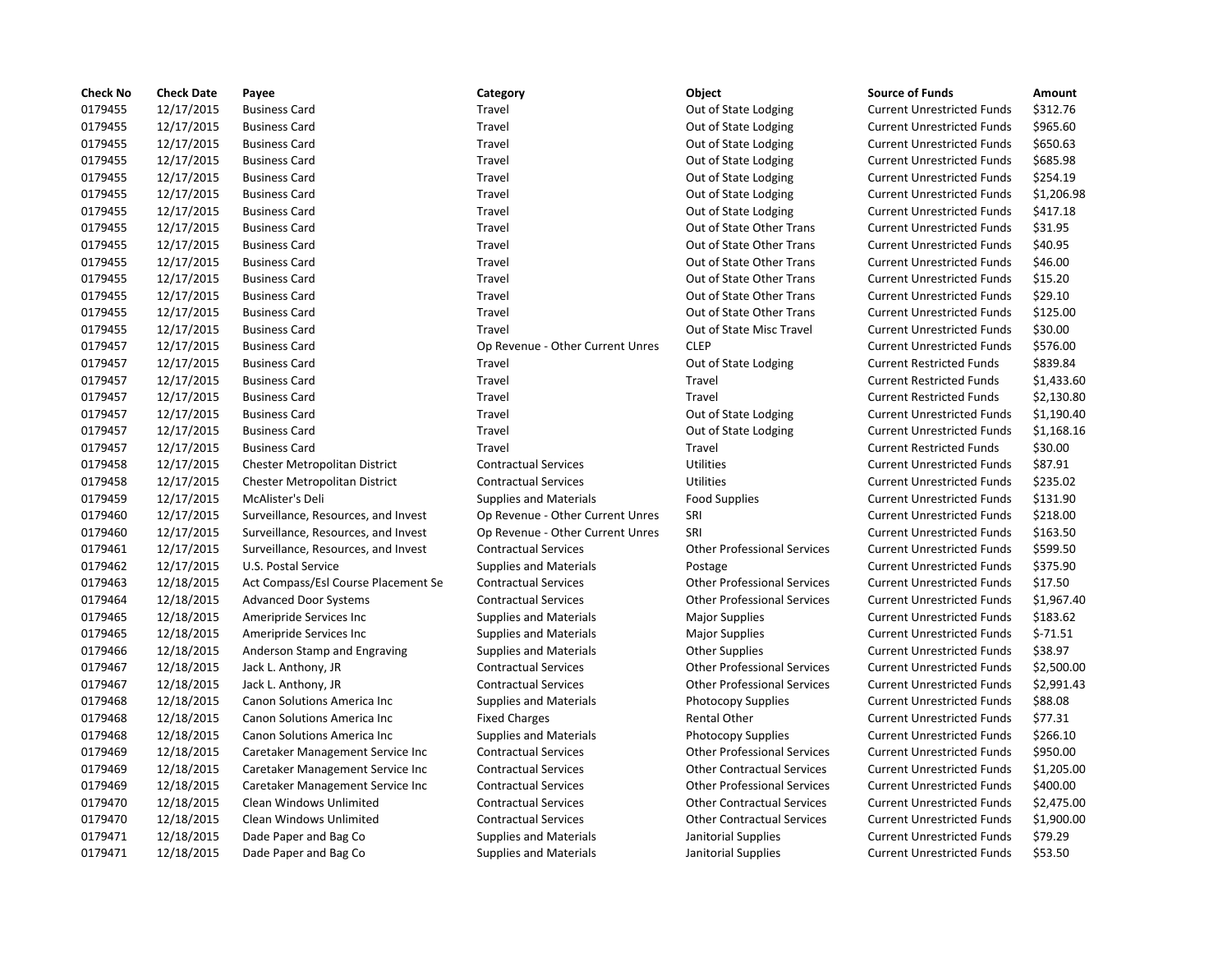| <b>Check No</b> | <b>Check Date</b> | Payee                               | Category                      | Object                               | <b>Source of Funds</b>            | Amount     |
|-----------------|-------------------|-------------------------------------|-------------------------------|--------------------------------------|-----------------------------------|------------|
| 0179472         | 12/18/2015        | Data Network Solutions Inc          | <b>Contractual Services</b>   | <b>Other Contractual Services</b>    | <b>Current Unrestricted Funds</b> | \$5,892.5  |
| 0179472         | 12/18/2015        | Data Network Solutions Inc          | <b>Contractual Services</b>   | <b>Other Contractual Services</b>    | <b>Current Unrestricted Funds</b> | \$1,446.4  |
| 0179473         | 12/18/2015        | Demco                               | <b>Supplies and Materials</b> | <b>Education Supplies</b>            | <b>Current Unrestricted Funds</b> | \$960.00   |
| 0179473         | 12/18/2015        | Demco                               | <b>Supplies and Materials</b> | <b>Education Supplies</b>            | <b>Current Unrestricted Funds</b> | \$15.38    |
| 0179474         | 12/18/2015        | Ellucian Inc                        | <b>Contractual Services</b>   | <b>Other Professional Services</b>   | <b>Current Unrestricted Funds</b> | \$481.25   |
| 0179474         | 12/18/2015        | Ellucian Inc                        | <b>Contractual Services</b>   | <b>Other Professional Services</b>   | <b>Current Unrestricted Funds</b> | \$1,211.5  |
| 0179474         | 12/18/2015        | Ellucian Inc                        | <b>Contractual Services</b>   | <b>Other Professional Services</b>   | <b>Current Unrestricted Funds</b> | \$958.50   |
| 0179475         | 12/18/2015        | <b>Emco Maier Corporation</b>       | Equipment                     | <b>Educational Equipment</b>         | <b>Current Restricted Funds</b>   | \$3,200.0  |
| 0179475         | 12/18/2015        | <b>Emco Maier Corporation</b>       | Equipment                     | <b>Educational Equipment</b>         | <b>Current Restricted Funds</b>   | \$3,900.0  |
| 0179475         | 12/18/2015        | <b>Emco Maier Corporation</b>       | Equipment                     | <b>Educational Equipment</b>         | <b>Current Restricted Funds</b>   | \$1,500.0  |
| 0179475         | 12/18/2015        | <b>Emco Maier Corporation</b>       | Equipment                     | <b>Educational Equipment</b>         | <b>Current Restricted Funds</b>   | \$150.00   |
| 0179475         | 12/18/2015        | <b>Emco Maier Corporation</b>       | Equipment                     | <b>Educational Equipment</b>         | <b>Current Restricted Funds</b>   | \$37.83    |
| 0179476         | 12/18/2015        | The Equipment Room                  | <b>Supplies and Materials</b> | <b>Clothing Supplies</b>             | <b>Current Unrestricted Funds</b> | \$69.12    |
| 0179476         | 12/18/2015        | The Equipment Room                  | <b>Supplies and Materials</b> | <b>Clothing Supplies</b>             | <b>Current Unrestricted Funds</b> | \$200.32   |
| 0179477         | 12/18/2015        | First Sun Eap                       | <b>Contractual Services</b>   | <b>Education &amp; Training Serv</b> | <b>Current Unrestricted Funds</b> | \$5,655.0  |
| 0179478         | 12/18/2015        | Fort Mill B B Q Comp.               | <b>Supplies and Materials</b> | <b>Food Supplies</b>                 | <b>Current Unrestricted Funds</b> | \$2,680.2  |
| 0179479         | 12/18/2015        | Fortune Academy Inc                 | <b>Contractual Services</b>   | <b>Other Professional Services</b>   | <b>Current Unrestricted Funds</b> | \$1,549.1  |
| 0179479         | 12/18/2015        | Fortune Academy Inc                 | <b>Contractual Services</b>   | <b>Other Professional Services</b>   | <b>Current Unrestricted Funds</b> | \$3,983.4  |
| 0179480         | 12/18/2015        | Graybar Electric Co                 | <b>Contractual Services</b>   | <b>General Repair</b>                | <b>Current Unrestricted Funds</b> | \$62.76    |
| 0179480         | 12/18/2015        | Graybar Electric Co                 | <b>Contractual Services</b>   | General Repair                       | <b>Current Unrestricted Funds</b> | \$148.27   |
| 0179480         | 12/18/2015        | Graybar Electric Co                 | <b>Contractual Services</b>   | General Repair                       | <b>Current Unrestricted Funds</b> | $$-110.75$ |
| 0179481         | 12/18/2015        | <b>Herald Publishing</b>            | <b>Contractual Services</b>   | Advertising                          | <b>Current Unrestricted Funds</b> | \$6,359.4  |
| 0179482         | 12/18/2015        | Honey Baked Ham Company             | <b>Supplies and Materials</b> | <b>Food Supplies</b>                 | <b>Current Unrestricted Funds</b> | \$121.50   |
| 0179482         | 12/18/2015        | Honey Baked Ham Company             | <b>Supplies and Materials</b> | <b>Food Supplies</b>                 | <b>Current Unrestricted Funds</b> | \$2,583.0  |
| 0179482         | 12/18/2015        | Honey Baked Ham Company             | <b>Supplies and Materials</b> | <b>Food Supplies</b>                 | <b>Current Unrestricted Funds</b> | \$138.37   |
| 0179482         | 12/18/2015        | Honey Baked Ham Company             | <b>Supplies and Materials</b> | <b>Food Supplies</b>                 | <b>Current Unrestricted Funds</b> | \$60.75    |
| 0179483         | 12/18/2015        | Jacksons Kitchen                    | <b>Supplies and Materials</b> | <b>Food Supplies</b>                 | <b>Current Unrestricted Funds</b> | \$1,860.0  |
| 0179483         | 12/18/2015        | Jacksons Kitchen                    | <b>Supplies and Materials</b> | <b>Food Supplies</b>                 | <b>Current Unrestricted Funds</b> | \$2,101.5  |
| 0179484         | 12/18/2015        | Leonard Buildings & Truck Accessori | <b>Supplies and Materials</b> | <b>Maintenance Supplies</b>          | <b>Current Unrestricted Funds</b> | \$1,299.0  |
| 0179484         | 12/18/2015        | Leonard Buildings & Truck Accessori | <b>Supplies and Materials</b> | <b>Maintenance Supplies</b>          | <b>Current Unrestricted Funds</b> | \$20.00    |
| 0179485         | 12/18/2015        | Love Security Services Inc          | <b>Contractual Services</b>   | <b>Other Contractual Services</b>    | <b>Current Unrestricted Funds</b> | \$372.60   |
| 0179486         | 12/18/2015        | Lowes Home Centers                  | <b>Contractual Services</b>   | <b>General Repair</b>                | <b>Current Unrestricted Funds</b> | \$64.83    |
| 0179486         | 12/18/2015        | Lowes Home Centers                  | <b>Contractual Services</b>   | General Repair                       | <b>Current Unrestricted Funds</b> | $$-42.57$  |
| 0179486         | 12/18/2015        | Lowes Home Centers                  | <b>Contractual Services</b>   | General Repair                       | <b>Current Unrestricted Funds</b> | \$105.14   |
| 0179486         | 12/18/2015        | <b>Lowes Home Centers</b>           | <b>Contractual Services</b>   | General Repair                       | <b>Current Unrestricted Funds</b> | \$303.74   |
| 0179486         | 12/18/2015        | Lowes Home Centers                  | <b>Contractual Services</b>   | General Repair                       | <b>Current Unrestricted Funds</b> | \$242.29   |
| 0179486         | 12/18/2015        | <b>Lowes Home Centers</b>           | <b>Contractual Services</b>   | <b>General Repair</b>                | <b>Current Unrestricted Funds</b> | \$121.93   |
| 0179486         | 12/18/2015        | Lowes Home Centers                  | <b>Contractual Services</b>   | <b>General Repair</b>                | <b>Current Unrestricted Funds</b> | \$53.29    |
| 0179487         | 12/18/2015        | <b>Melanie Rowe Catering</b>        | <b>Supplies and Materials</b> | <b>Food Supplies</b>                 | <b>Current Unrestricted Funds</b> | \$2,222.0  |
| 0179487         | 12/18/2015        | <b>Melanie Rowe Catering</b>        | <b>Supplies and Materials</b> | <b>Food Supplies</b>                 | <b>Current Unrestricted Funds</b> | \$894.60   |
| 0179488         | 12/18/2015        | Merus Refreshment Services Inc      | <b>Supplies and Materials</b> | <b>Food Supplies</b>                 | <b>Current Unrestricted Funds</b> | \$408.37   |
| 0179489         | 12/18/2015        | Mid-Carolina Ahec, Inc.             | <b>Contractual Services</b>   | <b>Other Professional Services</b>   | <b>Current Unrestricted Funds</b> | \$32.00    |
| 0179489         | 12/18/2015        | Mid-Carolina Ahec, Inc.             | <b>Contractual Services</b>   | <b>Other Professional Services</b>   | <b>Current Unrestricted Funds</b> | \$36.00    |
| 0179490         | 12/18/2015        | <b>Carol Reeves Orr</b>             | <b>Contractual Services</b>   | <b>General Repair</b>                | <b>Current Unrestricted Funds</b> | \$3,200.0  |
| 0179491         | 12/18/2015        | Panera Llc                          | <b>Supplies and Materials</b> | <b>Food Supplies</b>                 | <b>Current Unrestricted Funds</b> | \$21.69    |
|                 |                   |                                     |                               |                                      |                                   |            |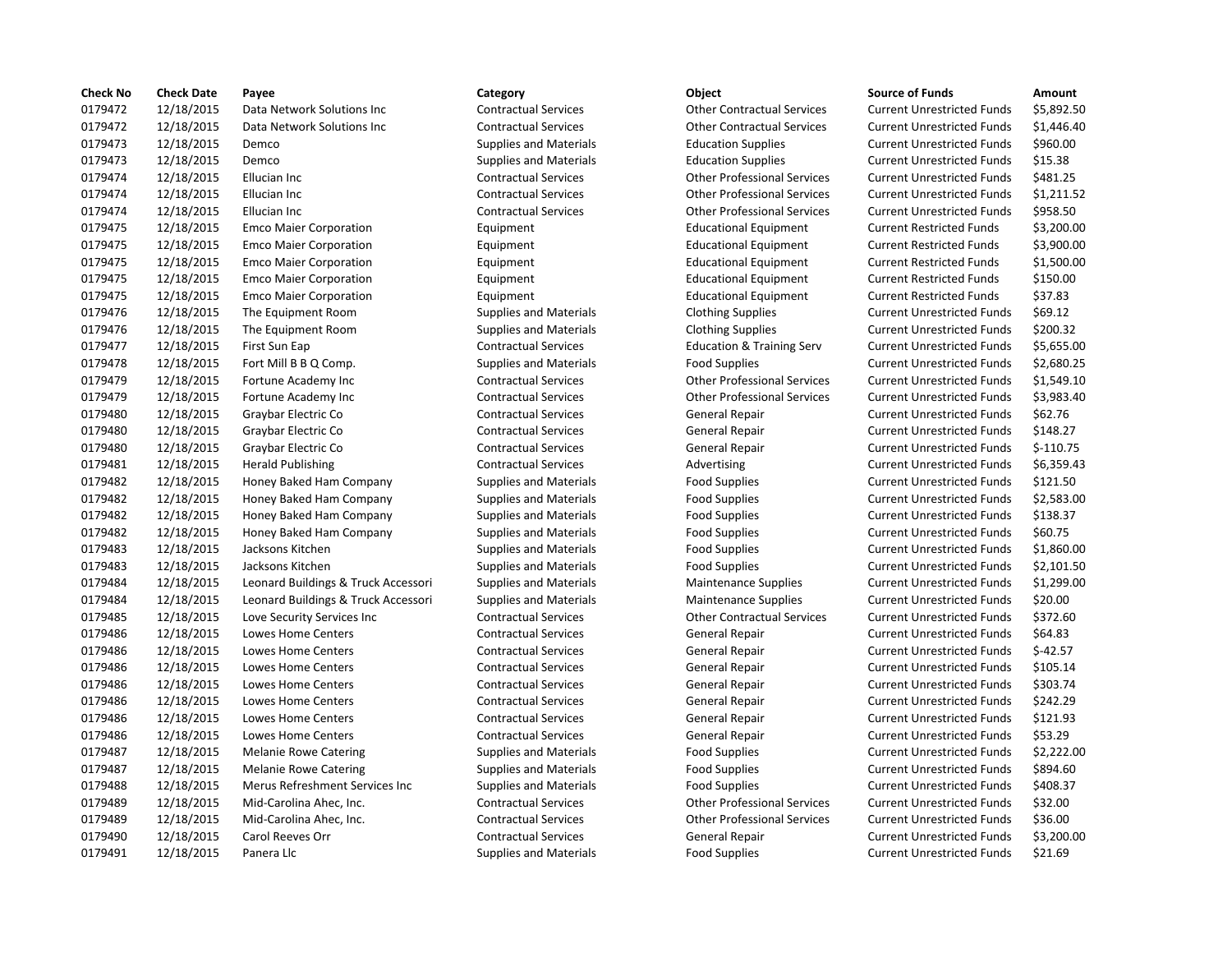| <b>Check No</b> | <b>Check Date</b> | Payee                             | Category                      | Object                             | <b>Source of Funds</b>            | Amount     |
|-----------------|-------------------|-----------------------------------|-------------------------------|------------------------------------|-----------------------------------|------------|
| 0179492         | 12/18/2015        | <b>Phillips Staffing</b>          | <b>Contractual Services</b>   | <b>Other Professional Services</b> | <b>Current Unrestricted Funds</b> | \$3,713.9  |
| 0179493         | 12/18/2015        | <b>Porter Paints</b>              | <b>Contractual Services</b>   | General Repair                     | <b>Current Unrestricted Funds</b> | \$111.28   |
| 0179493         | 12/18/2015        | <b>Porter Paints</b>              | <b>Contractual Services</b>   | <b>General Repair</b>              | <b>Current Unrestricted Funds</b> | \$166.92   |
| 0179493         | 12/18/2015        | <b>Porter Paints</b>              | <b>Contractual Services</b>   | <b>General Repair</b>              | <b>Current Unrestricted Funds</b> | $$-264.42$ |
| 0179494         | 12/18/2015        | Praxair Distribution Inc          | <b>Supplies and Materials</b> | <b>Education Supplies</b>          | <b>Current Unrestricted Funds</b> | \$129.02   |
| 0179495         | 12/18/2015        | Professional Lawn System          | <b>Contractual Services</b>   | <b>Other Professional Services</b> | <b>County Projects</b>            | \$2,996.0  |
| 0179496         | 12/18/2015        | <b>Record Storage Systems</b>     | <b>Contractual Services</b>   | Data Processing Serv               | <b>Current Unrestricted Funds</b> | \$130.57   |
| 0179498         | 12/18/2015        | Rock Hill Glass Co                | <b>Contractual Services</b>   | <b>General Repair</b>              | <b>Current Unrestricted Funds</b> | \$388.90   |
| 0179499         | 12/18/2015        | Sign Techniques                   | <b>Contractual Services</b>   | <b>Other Professional Services</b> | <b>Current Unrestricted Funds</b> | \$171.20   |
| 0179500         | 12/18/2015        | Katherine R. Simpson              | <b>Contractual Services</b>   | <b>Other Professional Services</b> | <b>Current Unrestricted Funds</b> | \$700.00   |
| 0179501         | 12/18/2015        | Staffmark                         | <b>Contractual Services</b>   | <b>Other Contractual Services</b>  | <b>Current Unrestricted Funds</b> | \$293.20   |
| 0179501         | 12/18/2015        | Staffmark                         | <b>Contractual Services</b>   | <b>Other Contractual Services</b>  | <b>Current Unrestricted Funds</b> | \$175.92   |
| 0179501         | 12/18/2015        | Staffmark                         | <b>Contractual Services</b>   | <b>Other Contractual Services</b>  | <b>Current Unrestricted Funds</b> | \$509.36   |
| 0179501         | 12/18/2015        | Staffmark                         | <b>Contractual Services</b>   | <b>Other Contractual Services</b>  | <b>Current Unrestricted Funds</b> | \$330.75   |
| 0179502         | 12/18/2015        | <b>Stephens Office Systems</b>    | <b>Supplies and Materials</b> | <b>Other Supplies</b>              | <b>Current Unrestricted Funds</b> | \$1,388.0  |
| 0179503         | 12/18/2015        | Stericycle Inc                    | <b>Contractual Services</b>   | <b>Other Professional Services</b> | <b>Current Unrestricted Funds</b> | \$136.52   |
| 0179503         | 12/18/2015        | Stericycle Inc                    | <b>Contractual Services</b>   | <b>Other Professional Services</b> | <b>Current Unrestricted Funds</b> | \$294.05   |
| 0179503         | 12/18/2015        | Stericycle Inc                    | <b>Contractual Services</b>   | <b>Other Professional Services</b> | <b>Current Unrestricted Funds</b> | \$15.75    |
| 0179503         | 12/18/2015        | Stericycle Inc                    | <b>Contractual Services</b>   | <b>Other Professional Services</b> | <b>Current Unrestricted Funds</b> | \$78.77    |
| 0179504         | 12/18/2015        | Terminix Service Inc              | <b>Contractual Services</b>   | <b>Other Contractual Services</b>  | <b>Current Unrestricted Funds</b> | \$90.00    |
| 0179504         | 12/18/2015        | Terminix Service Inc              | <b>Contractual Services</b>   | <b>Other Contractual Services</b>  | <b>Current Unrestricted Funds</b> | \$55.00    |
| 0179505         | 12/18/2015        | U Save Auto Rental                | Travel                        | Travel                             | <b>Current Unrestricted Funds</b> | \$160.38   |
| 0179505         | 12/18/2015        | U Save Auto Rental                | Travel                        | Travel                             | <b>Current Unrestricted Funds</b> | \$50.23    |
| 0179505         | 12/18/2015        | U Save Auto Rental                | Travel                        | Travel                             | <b>Current Unrestricted Funds</b> | \$144.97   |
| 0179505         | 12/18/2015        | U Save Auto Rental                | Travel                        | Travel                             | <b>Current Unrestricted Funds</b> | \$133.79   |
| 0179505         | 12/18/2015        | U Save Auto Rental                | Travel                        | Travel                             | <b>Current Unrestricted Funds</b> | \$40.10    |
| 0179505         | 12/18/2015        | U Save Auto Rental                | Travel                        | Travel                             | <b>Current Unrestricted Funds</b> | \$120.29   |
| 0179505         | 12/18/2015        | U Save Auto Rental                | Travel                        | Travel                             | <b>Current Unrestricted Funds</b> | \$142.63   |
| 0179506         | 12/18/2015        | Unifirst Corporation              | <b>Contractual Services</b>   | <b>Other Professional Services</b> | <b>Current Unrestricted Funds</b> | \$85.82    |
| 0179507         | 12/18/2015        | <b>Walker Electric</b>            | <b>Contractual Services</b>   | <b>Other Professional Services</b> | <b>Current Unrestricted Funds</b> | \$550.00   |
| 0179507         | 12/18/2015        | <b>Walker Electric</b>            | <b>Contractual Services</b>   | <b>Other Professional Services</b> | <b>Current Unrestricted Funds</b> | \$115.00   |
| 0179507         | 12/18/2015        | <b>Walker Electric</b>            | <b>Contractual Services</b>   | <b>Other Professional Services</b> | <b>Current Unrestricted Funds</b> | \$200.00   |
| 0179508         | 12/18/2015        | Waste Management of the Carolinas | <b>Contractual Services</b>   | <b>Utilities</b>                   | <b>Current Unrestricted Funds</b> | \$251.80   |
| 0179509         | 12/18/2015        | Watson Tate Savory Architects Inc | Permanent Improvements        | Reimbursables                      | Unexpended Plant                  | \$491.17   |
| 0179509         | 12/18/2015        | Watson Tate Savory Architects Inc | Permanent Improvements        | Fees, Arch, Eng & Other            | Unexpended Plant                  | \$4,411.0  |
| 0179510         | 12/18/2015        | <b>West Group</b>                 | Equipment                     | Library Books, Maps & Film         | <b>Current Unrestricted Funds</b> | \$557.75   |
| 0179511         | 12/18/2015        | Woolpert Inc.                     | Permanent Improvements        | Fees, Arch, Eng & Other            | <b>Unexpended Plant</b>           | \$1,517.0  |
| 0179512         | 12/18/2015        | Access Manufacturing System, Inc. | <b>Supplies and Materials</b> | <b>Education Supplies</b>          | <b>Current Restricted Funds</b>   | \$6,900.0  |
| 0179513         | 12/18/2015        | Davis & Floyd, Inc.               | Permanent Improvements        | Fees, Arch, Eng & Other            | Unexpended Plant                  | \$4,036.0  |
| 0179513         | 12/18/2015        | Davis & Floyd, Inc.               | Permanent Improvements        | Reimbursables                      | Unexpended Plant                  | \$148.09   |
| 0179514         | 12/18/2015        | <b>Herald Publishing</b>          | <b>Contractual Services</b>   | Advertising                        | <b>Current Unrestricted Funds</b> | \$35.82    |
| 0179515         | 12/18/2015        | <b>United Rentals</b>             | <b>Fixed Charges</b>          | <b>Rental Other</b>                | <b>Current Unrestricted Funds</b> | \$826.85   |
| 0179516         | 12/18/2015        | American Airlines, Inc.           | Travel                        | Out of State Air Trans             | <b>Current Unrestricted Funds</b> | \$575.70   |
| 0179516         | 12/18/2015        | American Airlines, Inc.           | Travel                        | Out of State Air Trans             | <b>Current Unrestricted Funds</b> | \$231.70   |
| 0179516         | 12/18/2015        | American Airlines, Inc.           | Travel                        | Out of State Air Trans             | <b>Current Unrestricted Funds</b> | \$393.70   |

### 12/18/2015 Porter Paints Contractual Services General Repair Current Unrestricted Funds \$111.28 12/18/2015 Porter Paints Contractual Services General Repair Current Unrestricted Funds \$166.92 Ontractual Services **12015 Contractual Services** General Repair Current Unrestricted Funds \$-264.42 12/18/2015 Praxair Distribution Inc Supplies and Materials Education Supplies Current Unrestricted Funds \$129.02 Contractual Services **12.995.00** Other Professional Services County Projects \$2,996.00 12/18/2015 Record Storage Systems Contractual Services Data Processing Serv Current Unrestricted Funds \$130.57 12/18/2015 Rock Hill Glass Co Contractual Services General Repair Current Unrestricted Funds \$388.90 12/18/2015 Sign Techniques Contractual Services Other Professional Services Current Unrestricted Funds \$171.20 12/18/2015 Katherine R. Simpson Contractual Services Other Professional Services Current Unrestricted Funds \$700.00 12/18/2015 Staffmark Contractual Services Other Contractual Services Current Unrestricted Funds \$293.20 12/18/2015 Staffmark Contractual Services Other Contractual Services Current Unrestricted Funds \$175.92 12/18/2015 Staffmark Contractual Services Other Contractual Services Current Unrestricted Funds \$509.36 12/18/2015 Staffmark Contractual Services Other Contractual Services Current Unrestricted Funds \$330.75 12/18/2015 Stephens Office Systems Supplies and Materials Other Supplies Current Unrestricted Funds \$1,388.00 12/18/2015 Stericycle Inc Contractual Services Other Professional Services Current Unrestricted Funds \$136.52 12/18/2015 Stericycle Inc Contractual Services Other Professional Services Current Unrestricted Funds \$294.05 12/18/2015 Stericycle Inc Contractual Services Other Professional Services Current Unrestricted Funds \$15.75 12/18/2015 Stericycle Inc Contractual Services Other Professional Services Current Unrestricted Funds \$78.77 12/18/2015 Terminix Service Inc Contractual Services Other Contractual Services Current Unrestricted Funds \$90.00 12/18/2015 Terminix Service Inc Contractual Services Other Contractual Services Current Unrestricted Funds \$55.00 Travel **12015** 1202 1218 Travel Travel Current Unrestricted Funds \$160.38 12/18/2015 U Save Auto Rental Travel Travel Current Unrestricted Funds \$50.23 12/18/2015 U Save Auto Rental Travel Travel Current Unrestricted Funds \$144.97 12/18/2015 U Save Auto Rental Travel Travel Current Unrestricted Funds \$133.79 Travel **Travel Travel Current Unrestricted Funds** \$40.10 Travel **Travel** Travel Travel Current Unrestricted Funds \$120.29 Travel **12015** 1202 1203 Travel Travel Current Unrestricted Funds \$142.63 12/18/2015 Unifirst Corporation Contractual Services Other Professional Services Current Unrestricted Funds \$85.82 12/18/2015 Walker Electric Contractual Services Other Professional Services Current Unrestricted Funds \$550.00 12/18/2015 Walker Electric Contractual Services Other Professional Services Current Unrestricted Funds \$115.00 12/18/2015 Walker Electric Contractual Services Other Professional Services Current Unrestricted Funds \$200.00 12/18/2015 Waste Management of the Carolinas Contractual Services Utilities Current Unrestricted Funds \$251.80 Permanent Improvements Reimbursables Unexpended Plant \$491.17 Permanent Improvements Fees, Arch, Eng & Other Unexpended Plant \$4,411.00 12/18/2015 West Group Equipment Library Books, Maps & Film Current Unrestricted Funds \$557.75 Permanent Improvements Fees, Arch, Eng & Other Unexpended Plant \$1,517.00 12/18/2015 Access Manufacturing System, Inc Supplies and Materials Education Supplies Current Restricted Funds \$6,900.00 Permanent Improvements Fees, Arch, Eng & Other Unexpended Plant \$4,036.00 Permanent Improvements Reimbursables Unexpended Plant \$148.09 12/18/2015 Herald Publishing Contractual Services Advertising Current Unrestricted Funds \$35.82 Fixed Charges The Rental Other Current Unrestricted Funds \$826.85 Travel **12015 12/18/2015 American Airlines, Inc. 2015** Current Unrestricted Funds \$575.70 Travel **12015** 12015 Cut of State Air Trans Current Unrestricted Funds 5231.70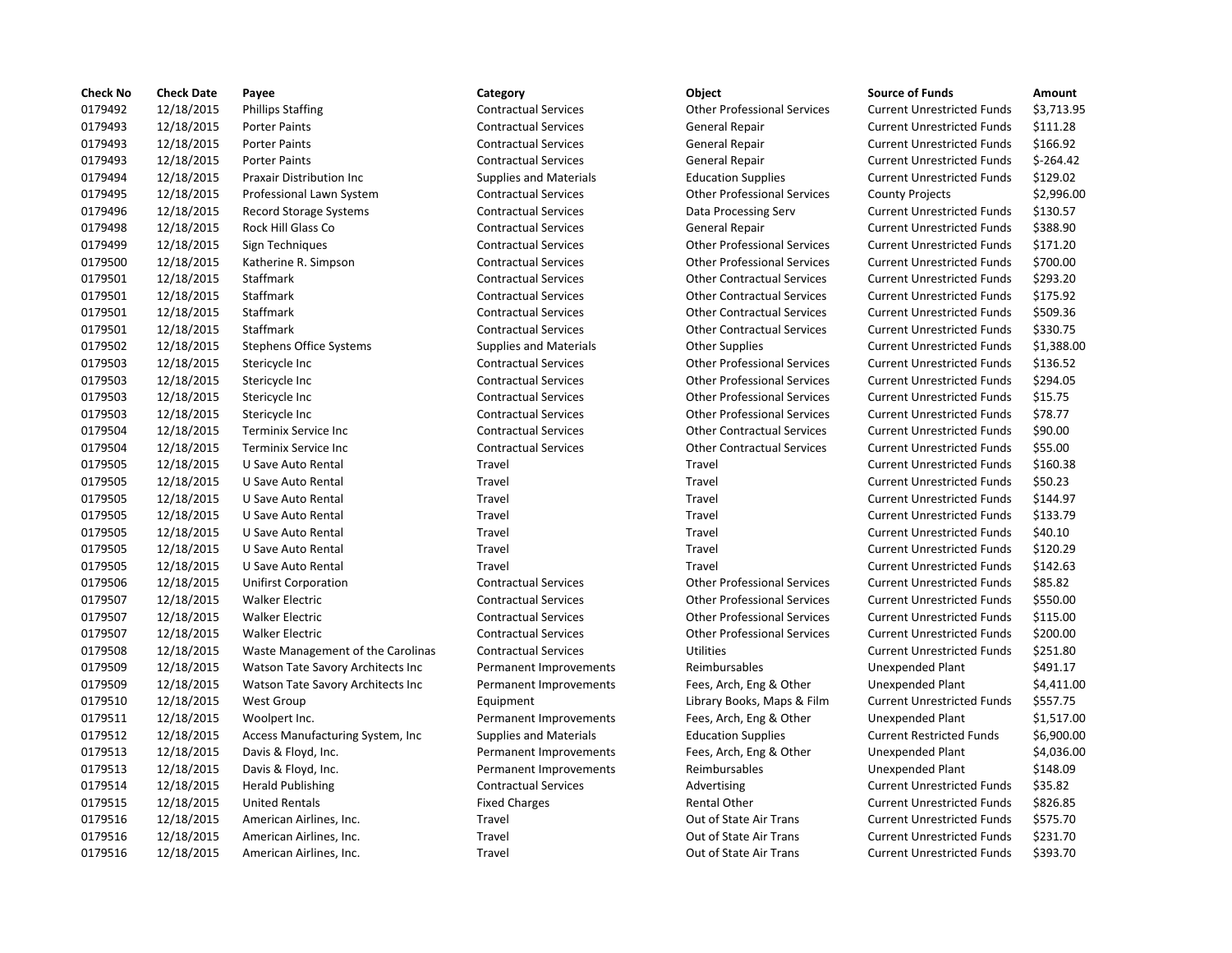| <b>Check No</b> | <b>Check Date</b> | Payee                               | Category                      | Object                             | <b>Source of Funds</b>            | Amount    |
|-----------------|-------------------|-------------------------------------|-------------------------------|------------------------------------|-----------------------------------|-----------|
| 0179516         | 12/18/2015        | American Airlines, Inc.             | Travel                        | Out of State Air Trans             | <b>Current Unrestricted Funds</b> | \$564.70  |
| 0179516         | 12/18/2015        | American Airlines, Inc.             | Travel                        | Out of State Air Trans             | <b>Current Unrestricted Funds</b> | \$915.70  |
| 0179516         | 12/18/2015        | American Airlines, Inc.             | Travel                        | Out of State Air Trans             | <b>Current Unrestricted Funds</b> | \$915.70  |
| 0179517         | 12/18/2015        | American Assoc of Community College | <b>Fixed Charges</b>          | Dues & Membership Fees             | <b>Current Unrestricted Funds</b> | \$50.00   |
| 0179524         | 12/18/2015        | Hampton Inn                         | Travel                        | Travel                             | <b>Current Unrestricted Funds</b> | \$120.99  |
| 0179525         | 12/18/2015        | Nathan L. Hodges                    | <b>Contractual Services</b>   | <b>Other Professional Services</b> | <b>Current Unrestricted Funds</b> | \$3,000.0 |
| 0179538         | 12/18/2015        | <b>Chester Rental Uniform</b>       | <b>Current Liabilities</b>    | Uniform                            | <b>Current Unrestricted Funds</b> | \$5.94    |
| 0179538         | 12/18/2015        | <b>Chester Rental Uniform</b>       | <b>Current Liabilities</b>    | Uniform                            | <b>Current Unrestricted Funds</b> | \$5.94    |
| 0179538         | 12/18/2015        | <b>Chester Rental Uniform</b>       | <b>Current Liabilities</b>    | Uniform                            | <b>Current Unrestricted Funds</b> | \$5.94    |
| 0179538         | 12/18/2015        | <b>Chester Rental Uniform</b>       | <b>Current Liabilities</b>    | Uniform                            | <b>Current Unrestricted Funds</b> | \$5.94    |
| 0179538         | 12/18/2015        | <b>Chester Rental Uniform</b>       | <b>Supplies and Materials</b> | <b>Clothing Supplies</b>           | <b>Current Unrestricted Funds</b> | \$5.94    |
| 0179538         | 12/18/2015        | <b>Chester Rental Uniform</b>       | <b>Supplies and Materials</b> | <b>Clothing Supplies</b>           | <b>Current Unrestricted Funds</b> | \$5.94    |
| 0179538         | 12/18/2015        | <b>Chester Rental Uniform</b>       | <b>Supplies and Materials</b> | <b>Clothing Supplies</b>           | <b>Current Unrestricted Funds</b> | \$5.94    |
| 0179538         | 12/18/2015        | <b>Chester Rental Uniform</b>       | <b>Supplies and Materials</b> | <b>Clothing Supplies</b>           | <b>Current Unrestricted Funds</b> | \$5.94    |
| 0179540         | 12/18/2015        | <b>Chester Rental Uniform</b>       | <b>Supplies and Materials</b> | <b>Clothing Supplies</b>           | <b>Current Unrestricted Funds</b> | \$27.84   |
| 0179540         | 12/18/2015        | <b>Chester Rental Uniform</b>       | <b>Supplies and Materials</b> | <b>Clothing Supplies</b>           | <b>Current Unrestricted Funds</b> | \$27.84   |
| 0179540         | 12/18/2015        | <b>Chester Rental Uniform</b>       | <b>Supplies and Materials</b> | <b>Clothing Supplies</b>           | <b>Current Unrestricted Funds</b> | \$27.84   |
| 0179540         | 12/18/2015        | <b>Chester Rental Uniform</b>       | <b>Supplies and Materials</b> | <b>Clothing Supplies</b>           | <b>Current Unrestricted Funds</b> | \$27.84   |
| 0179540         | 12/18/2015        | <b>Chester Rental Uniform</b>       | <b>Current Liabilities</b>    | Uniform                            | <b>Current Unrestricted Funds</b> | \$27.84   |
| 0179540         | 12/18/2015        | <b>Chester Rental Uniform</b>       | <b>Current Liabilities</b>    | Uniform                            | <b>Current Unrestricted Funds</b> | \$27.84   |
| 0179540         | 12/18/2015        | <b>Chester Rental Uniform</b>       | <b>Current Liabilities</b>    | Uniform                            | <b>Current Unrestricted Funds</b> | \$27.84   |
| 0179540         | 12/18/2015        | <b>Chester Rental Uniform</b>       | <b>Current Liabilities</b>    | Uniform                            | <b>Current Unrestricted Funds</b> | \$27.84   |
| 0179541         | 12/18/2015        | <b>Chester Rental Uniform</b>       | <b>Current Liabilities</b>    | Uniform                            | <b>Current Unrestricted Funds</b> | \$27.84   |
| 0179541         | 12/18/2015        | <b>Chester Rental Uniform</b>       | <b>Current Liabilities</b>    | Uniform                            | <b>Current Unrestricted Funds</b> | \$27.84   |
| 0179541         | 12/18/2015        | <b>Chester Rental Uniform</b>       | <b>Current Liabilities</b>    | Uniform                            | <b>Current Unrestricted Funds</b> | \$27.84   |
| 0179541         | 12/18/2015        | <b>Chester Rental Uniform</b>       | <b>Current Liabilities</b>    | Uniform                            | <b>Current Unrestricted Funds</b> | \$27.84   |
| 0179541         | 12/18/2015        | <b>Chester Rental Uniform</b>       | <b>Supplies and Materials</b> | <b>Clothing Supplies</b>           | <b>Current Unrestricted Funds</b> | \$27.84   |
| 0179541         | 12/18/2015        | <b>Chester Rental Uniform</b>       | <b>Supplies and Materials</b> | <b>Clothing Supplies</b>           | <b>Current Unrestricted Funds</b> | \$27.84   |
| 0179541         | 12/18/2015        | <b>Chester Rental Uniform</b>       | <b>Supplies and Materials</b> | <b>Clothing Supplies</b>           | <b>Current Unrestricted Funds</b> | \$27.84   |
| 0179541         | 12/18/2015        | <b>Chester Rental Uniform</b>       | <b>Supplies and Materials</b> | <b>Clothing Supplies</b>           | <b>Current Unrestricted Funds</b> | \$27.84   |
| E0006761        | 12/03/2015        | <b>YTC Employee</b>                 | Travel                        | In State Priv Auto                 | <b>Current Unrestricted Funds</b> | \$12.30   |
| E0006761        | 12/03/2015        | <b>YTC Employee</b>                 | Travel                        | In State Priv Auto                 | <b>Current Unrestricted Funds</b> | \$27.14   |
| E0006762        | 12/03/2015        | <b>YTC Employee</b>                 | Travel                        | In State Priv Auto                 | <b>Current Unrestricted Funds</b> | \$50.60   |
| E0006763        | 12/03/2015        | <b>YTC Employee</b>                 | Travel                        | In State Priv Auto                 | <b>Current Unrestricted Funds</b> | \$83.19   |
| E0006764        | 12/03/2015        | <b>YTC Employee</b>                 | Travel                        | In State Priv Auto                 | <b>Current Unrestricted Funds</b> | \$61.52   |
| E0006765        | 12/03/2015        | <b>YTC Employee</b>                 | Travel                        | In State Priv Auto                 | <b>Current Unrestricted Funds</b> | \$53.48   |
| E0006766        | 12/03/2015        | <b>YTC Employee</b>                 | Travel                        | In State Priv Auto                 | <b>Current Unrestricted Funds</b> | \$208.14  |
| E0006766        | 12/03/2015        | <b>YTC Employee</b>                 | Travel                        | In State Meals                     | <b>Current Unrestricted Funds</b> | \$38.00   |
| E0006767        | 12/03/2015        | <b>YTC Employee</b>                 | Travel                        | In State Priv Auto                 | <b>Current Restricted Funds</b>   | \$76.74   |
| E0006768        | 12/03/2015        | <b>YTC Employee</b>                 | Travel                        | In State Priv Auto                 | <b>Current Unrestricted Funds</b> | \$121.80  |
| E0006769        | 12/03/2015        | <b>YTC Employee</b>                 | Travel                        | In State Priv Auto                 | <b>Current Unrestricted Funds</b> | \$104.65  |
| E0006770        | 12/03/2015        | <b>YTC Employee</b>                 | Travel                        | In State Priv Auto                 | <b>Current Unrestricted Funds</b> | \$85.33   |
| E0006771        | 12/03/2015        | <b>YTC Employee</b>                 | Travel                        | In State Meals                     | <b>Current Unrestricted Funds</b> | \$38.00   |
| E0006771        | 12/03/2015        | <b>YTC Employee</b>                 | Travel                        | In State Priv Auto                 | <b>Current Unrestricted Funds</b> | \$234.60  |
| E0006772        | 12/03/2015        | <b>YTC Employee</b>                 | Travel                        | <b>Out of State Meals</b>          | <b>Current Unrestricted Funds</b> | \$38.00   |
|                 |                   |                                     |                               |                                    |                                   |           |

## Travel **12015 12015 12015 American Airlines**, Inc. Travel Out of State Air Trans Current Unrestricted Funds \$564.70 Travel **12015 12015 12015 American Airlines, Inc. New York Current Unrestricted Funds** 5915.70 Travel **12015 12015 12015 American Airlines** Current Unrestricted Funds \$915.70 Perimeter American American Association Community Community Community Community Community Conservation Community Community Community Community Community Community Community Community Community Community Community Community Travel **120195 Travel Travel Current Unrestricted Funds** \$120.99 0179525 12/18/2015 Nathan L. Hodges Contractual Services Other Professional Services Current Unrestricted Funds \$3,000.00 0179538 12/18/2015 Chester Rental Uniform Current Liabilities Uniform Current Unrestricted Funds \$5.94 0179538 12/18/2015 Chester Rental Uniform Current Liabilities Uniform Current Unrestricted Funds \$5.94 0179538 12/18/2015 Chester Rental Uniform Current Liabilities Uniform Current Unrestricted Funds \$5.94 0179538 12/18/2015 Chester Rental Uniform Current Liabilities Uniform Current Unrestricted Funds \$5.94 Supplies and Materials **Clothing Supplies Current Unrestricted Funds** \$5.94 Supplies and Materials **Clothing Supplies Current Unrestricted Funds** \$5.94 Supplies and Materials **Clothing Supplies Current Unrestricted Funds** \$5.94 Supplies and Materials **Clothing Supplies Current Unrestricted Funds** \$5.94 Outhing Supplies and Materials Clothing Supplies Current Unrestricted Funds \$27.84 Supplies and Materials **Clothing Supplies** Current Unrestricted Funds \$27.84 Onthing Supplies and Materials Clothing Supplies Current Unrestricted Funds \$27.84 0179540 12/18/2015 Chester Rental Uniform Supplies and Materials Clothing Supplies Current Unrestricted Funds \$27.84 0179540 12/18/2015 Chester Rental Uniform Current Liabilities Uniform Current Unrestricted Funds \$27.84 0179540 12/18/2015 Chester Rental Uniform Current Liabilities Uniform Current Unrestricted Funds \$27.84 0179540 12/18/2015 Chester Rental Uniform Current Liabilities Uniform Current Unrestricted Funds \$27.84 0179540 12/18/2015 Chester Rental Uniform Current Liabilities Uniform Current Unrestricted Funds \$27.84 0179541 12/18/2015 Chester Rental Uniform Current Liabilities Uniform Current Unrestricted Funds \$27.84 0179541 12/18/2015 Chester Rental Uniform Current Liabilities Uniform Current Unrestricted Funds \$27.84 0179541 12/18/2015 Chester Rental Uniform Current Liabilities Uniform Current Unrestricted Funds \$27.84 0179541 12/18/2015 Chester Rental Uniform Current Liabilities Uniform Current Unrestricted Funds \$27.84 Supplies and Materials **Clothing Supplies** Current Unrestricted Funds \$27.84 0179541 12/18/2015 Chester Rental Uniform Supplies and Materials Clothing Supplies Current Unrestricted Funds \$27.84 Supplies and Materials **Clothing Supplies** Current Unrestricted Funds \$27.84 0179541 12/18/2015 Chester Rental Uniform Supplies and Materials Clothing Supplies Current Unrestricted Funds \$27.84 E0006761 12/03/2015 YTC Employee Travel In State Priv Auto Current Unrestricted Funds \$12.30 Travel **Education Current Unrestricted Funds** 527.14 E0006762 12/03/2015 YTC Employee Travel In State Priv Auto Current Unrestricted Funds \$50.60 Travel **EXECUTE:** In State Priv Auto **Current Unrestricted Funds** \$83.19 Travel **EXECUTE:** Travel Travel In State Priv Auto Current Unrestricted Funds \$61.52 E0006765 12/03/2015 YTC Employee Travel In State Priv Auto Current Unrestricted Funds \$53.48 Travel **EXECUTE:** In State Priv Auto Current Unrestricted Funds \$208.14 Travel **EXECUTE:** In State Meals Current Unrestricted Funds \$38.00 Travel **Education Current Restricted Funds** 576.74 Travel **EXECUTE:** In State Priv Auto **Current Unrestricted Funds** \$121.80 E0006769 12/03/2015 YTC Employee Travel In State Priv Auto Current Unrestricted Funds \$104.65 Travel **EXECUCE 2006** 10 State Priv Auto Current Unrestricted Funds \$85.33 Travel **EXECUTE:** Travel In State Meals Current Unrestricted Funds \$38.00 Travel **EXECUTE:** In State Priv Auto **Current Unrestricted Funds** \$234.60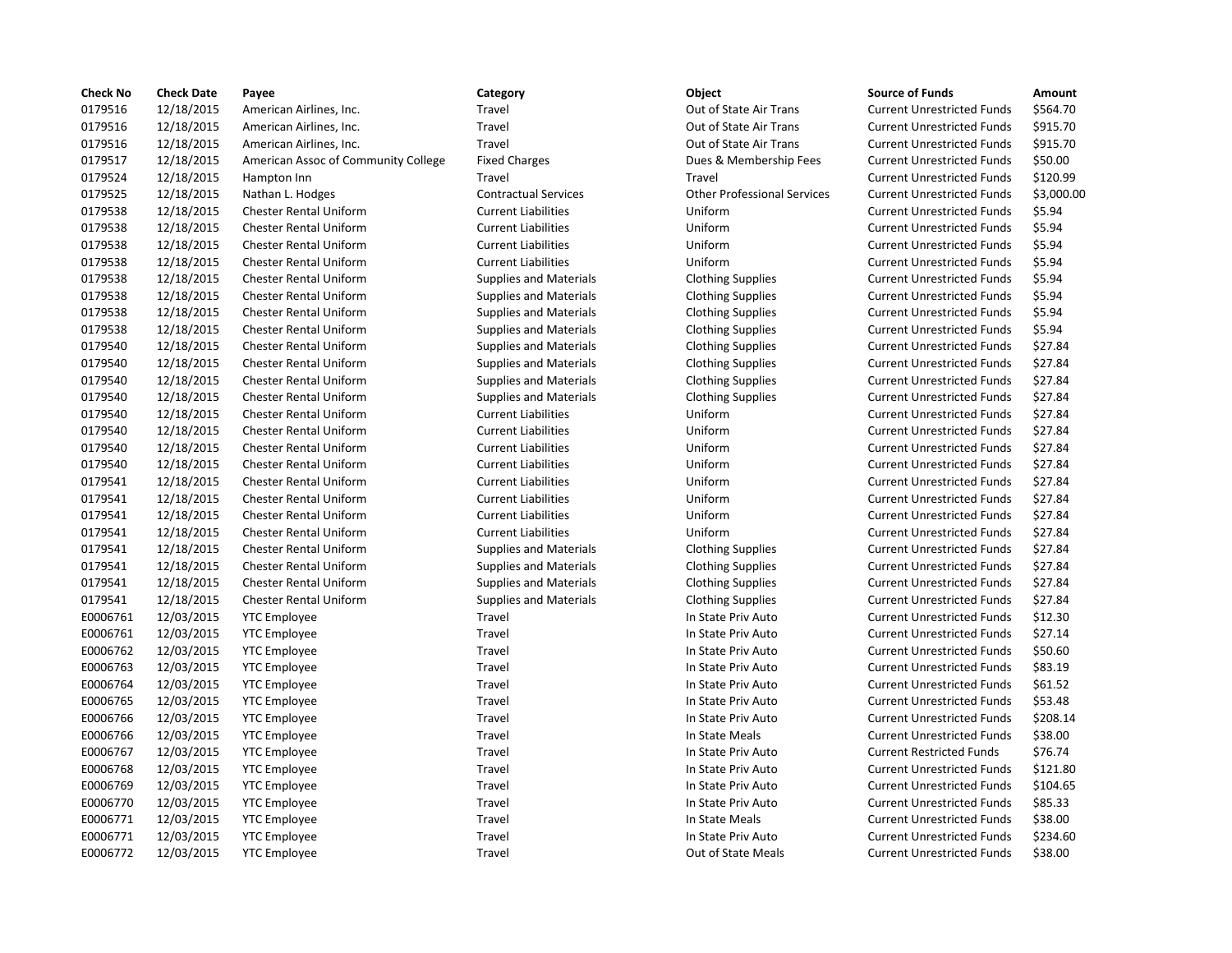| <b>Check No</b> | <b>Check Date</b> | Payee               | Category | Object                         | <b>Source of Funds</b>            | Amount   |
|-----------------|-------------------|---------------------|----------|--------------------------------|-----------------------------------|----------|
| E0006773        | 12/03/2015        | <b>YTC Employee</b> | Travel   | In State Meals                 | <b>Current Unrestricted Funds</b> | \$38.00  |
| E0006774        | 12/03/2015        | <b>YTC Employee</b> | Travel   | In State Priv Auto             | <b>Current Unrestricted Funds</b> | \$70.96  |
| E0006775        | 12/03/2015        | <b>YTC Employee</b> | Travel   | In State Priv Auto             | <b>Current Unrestricted Funds</b> | \$44.28  |
| E0006775        | 12/03/2015        | <b>YTC Employee</b> | Travel   | Out of State Priv Auto         | <b>Current Unrestricted Funds</b> | \$93.94  |
| E0006776        | 12/04/2015        | <b>YTC Employee</b> | Travel   | In State Lodging               | <b>Current Unrestricted Funds</b> | \$249.24 |
| E0006776        | 12/04/2015        | <b>YTC Employee</b> | Travel   | In State Meals                 | <b>Current Unrestricted Funds</b> | \$38.00  |
| E0006776        | 12/04/2015        | <b>YTC Employee</b> | Travel   | In State Priv Auto             | <b>Current Unrestricted Funds</b> | \$234.60 |
| E0006777        | 12/09/2015        | <b>YTC Employee</b> | Travel   | Out of State Meals             | <b>Current Unrestricted Funds</b> | \$9.00   |
| E0006778        | 12/09/2015        | <b>YTC Employee</b> | Travel   | In State Priv Auto             | <b>Current Unrestricted Funds</b> | \$68.20  |
| E0006779        | 12/09/2015        | <b>YTC Employee</b> | Travel   | In State Priv Auto             | <b>Current Unrestricted Funds</b> | \$114.30 |
| E0006780        | 12/09/2015        | <b>YTC Employee</b> | Travel   | Out of State Meals             | <b>Current Unrestricted Funds</b> | \$44.00  |
| E0006781        | 12/09/2015        | <b>YTC Employee</b> | Travel   | In State Priv Auto             | <b>Current Unrestricted Funds</b> | \$601.57 |
| E0006782        | 12/09/2015        | <b>YTC Employee</b> | Travel   | In State Priv Auto             | <b>Current Unrestricted Funds</b> | \$107.79 |
| E0006783        | 12/09/2015        | <b>YTC Employee</b> | Travel   | In State Priv Auto             | <b>Current Unrestricted Funds</b> | \$86.25  |
| E0006784        | 12/09/2015        | <b>YTC Employee</b> | Travel   | In State Lodging               | <b>Current Unrestricted Funds</b> | \$232.89 |
| E0006784        | 12/09/2015        | <b>YTC Employee</b> | Travel   | In State Priv Auto             | <b>Current Unrestricted Funds</b> | \$241.50 |
| E0006784        | 12/09/2015        | <b>YTC Employee</b> | Travel   | In State Meals                 | <b>Current Unrestricted Funds</b> | \$57.00  |
| E0006785        | 12/09/2015        | <b>YTC Employee</b> | Travel   | Out of State Air Trans         | <b>Current Unrestricted Funds</b> | \$25.00  |
| E0006785        | 12/09/2015        | <b>YTC Employee</b> | Travel   | Out of State Meals             | <b>Current Unrestricted Funds</b> | \$112.00 |
| E0006785        | 12/09/2015        | <b>YTC Employee</b> | Travel   | Out of State Other Trans       | <b>Current Unrestricted Funds</b> | \$153.40 |
| E0006786        | 12/17/2015        | <b>YTC Employee</b> | Travel   | Out of State Meals             | <b>Current Unrestricted Funds</b> | \$9.00   |
| E0006786        | 12/17/2015        | <b>YTC Employee</b> | Travel   | Out of State Priv Auto         | <b>Current Unrestricted Funds</b> | \$301.75 |
| E0006787        | 12/17/2015        | <b>YTC Employee</b> | Travel   | Out of State Priv Auto         | <b>Current Unrestricted Funds</b> | \$78.26  |
| E0006787        | 12/17/2015        | <b>YTC Employee</b> | Travel   | In State Priv Auto             | <b>Current Unrestricted Funds</b> | \$173.64 |
| E0006788        | 12/17/2015        | <b>YTC Employee</b> | Travel   | In State Priv Auto             | <b>Current Unrestricted Funds</b> | \$81.65  |
| E0006788        | 12/17/2015        | <b>YTC Employee</b> | Travel   | Non Deductible Meals           | <b>Current Unrestricted Funds</b> | \$7.00   |
| E0006789        | 12/17/2015        | <b>YTC Employee</b> | Travel   | In State Priv Auto             | <b>Current Unrestricted Funds</b> | \$50.29  |
| E0006790        | 12/18/2015        | <b>YTC Employee</b> | Travel   | In State Priv Auto             | <b>Current Unrestricted Funds</b> | \$46.00  |
| E0006791        | 12/18/2015        | <b>YTC Employee</b> | Travel   | Out of State Meals             | <b>Current Unrestricted Funds</b> | \$94.00  |
| E0006791        | 12/18/2015        | <b>YTC Employee</b> | Travel   | Out of State Misc Travel       | <b>Current Unrestricted Funds</b> | \$40.00  |
| E0006791        | 12/18/2015        | <b>YTC Employee</b> | Travel   | Out of State Registration Fees | <b>Current Unrestricted Funds</b> | \$545.00 |
| E0006791        | 12/18/2015        | <b>YTC Employee</b> | Travel   | Out of State Lodging           | <b>Current Unrestricted Funds</b> | \$487.89 |
| E0006791        | 12/18/2015        | <b>YTC Employee</b> | Travel   | Out of State Priv Auto         | <b>Current Unrestricted Funds</b> | \$25.88  |
| E0006791        | 12/18/2015        | <b>YTC Employee</b> | Travel   | Out of State Air Trans         | <b>Current Unrestricted Funds</b> | \$399.70 |
| E0006792        | 12/18/2015        | <b>YTC Employee</b> | Travel   | Out of State Priv Auto         | <b>Current Unrestricted Funds</b> | \$15.24  |
| E0006792        | 12/18/2015        | <b>YTC Employee</b> | Travel   | In State Priv Auto             | <b>Current Unrestricted Funds</b> | \$117.71 |
| E0006793        | 12/18/2015        | <b>YTC Employee</b> | Travel   | In State Priv Auto             | <b>Current Unrestricted Funds</b> | \$4.55   |
| E0006794        | 12/18/2015        | <b>YTC Employee</b> | Travel   | Out of State Meals             | <b>Current Unrestricted Funds</b> | \$18.00  |
| E0006795        | 12/18/2015        | <b>YTC Employee</b> | Travel   | In State Priv Auto             | <b>Current Unrestricted Funds</b> | \$96.60  |
| E0006796        | 12/18/2015        | <b>YTC Employee</b> | Travel   | Out of State Priv Auto         | <b>Current Unrestricted Funds</b> | \$229.94 |
| E0006796        | 12/18/2015        | <b>YTC Employee</b> | Travel   | Out of State Meals             | <b>Current Unrestricted Funds</b> | \$31.31  |
| E0006797        | 12/18/2015        | <b>YTC Employee</b> | Travel   | Out of State Meals             | <b>Current Unrestricted Funds</b> | \$18.00  |
| E0006798        | 12/18/2015        | <b>YTC Employee</b> | Travel   | Out of State Meals             | <b>Current Unrestricted Funds</b> | \$19.00  |
| E0006798        | 12/18/2015        | <b>YTC Employee</b> | Travel   | Out of State Priv Auto         | <b>Current Unrestricted Funds</b> | \$34.50  |
| E0006799        | 12/18/2015        | <b>YTC</b> Employee | Travel   | In State Priv Auto             | <b>Current Unrestricted Funds</b> | \$35.47  |